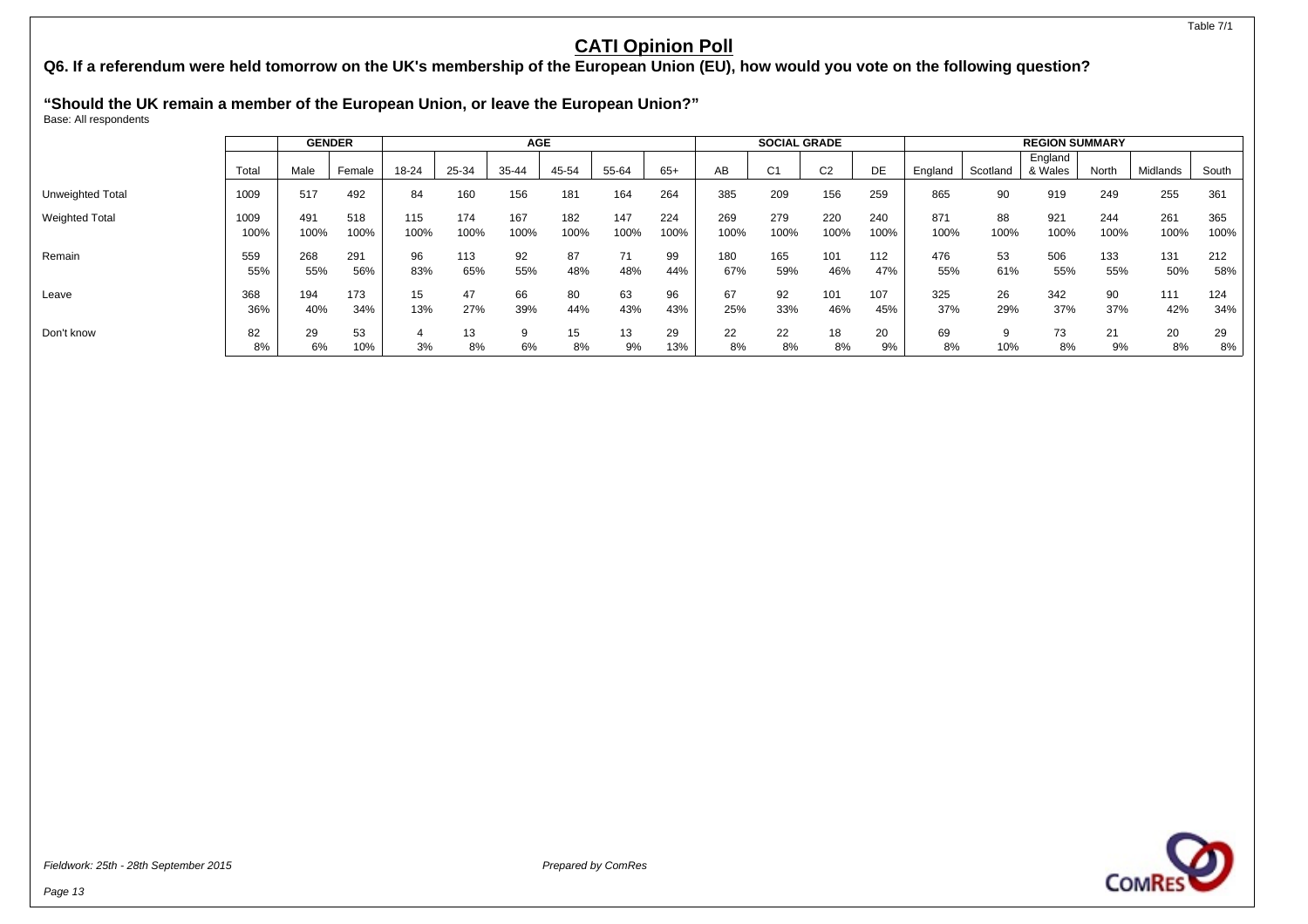**Q6. If a referendum were held tomorrow on the UK's membership of the European Union (EU), how would you vote on the following question?**

**"Should the UK remain a member of the European Union, or leave the European Union?"**

Base: All respondents

|                       |              |             |             | <b>VOTING INTENTION</b> |            |            |                   |             | <b>PAST VOTE - GENERAL ELECTION 2015</b> |             |
|-----------------------|--------------|-------------|-------------|-------------------------|------------|------------|-------------------|-------------|------------------------------------------|-------------|
|                       | Total        | Cons        | Lab         | Lib<br>Dems             | UKIP       | Green      | SNP               | Cons        | Lab                                      | Lib<br>Dems |
| Unweighted Total      | 1009         | 268         | 264         | 64                      | 94         | 32         | 40                | 245         | 243                                      | 59          |
| <b>Weighted Total</b> | 1009<br>100% | 287<br>100% | 249<br>100% | 60<br>100%              | 98<br>100% | 30<br>100% | 31<br>100%        | 267<br>100% | 225<br>100%                              | 57<br>100%  |
| Remain                | 559<br>55%   | 162<br>56%  | 181<br>73%  | 40<br>67%               | 16<br>17%  | 21<br>70%  | 21<br>65%         | 147<br>55%  | 157<br>70%                               | 39<br>69%   |
| Leave                 | 368<br>36%   | 99<br>35%   | 52<br>21%   | 18<br>30%               | 78<br>80%  | 8<br>25%   | 8<br>26%          | 98<br>37%   | 52<br>23%                                | 15<br>26%   |
| Don't know            | 82<br>8%     | 26<br>9%    | 16<br>6%    | 3%                      | 4%         | 5%         | $\sim$<br>G<br>9% | 23<br>9%    | 16<br>7%                                 | 3<br>6%     |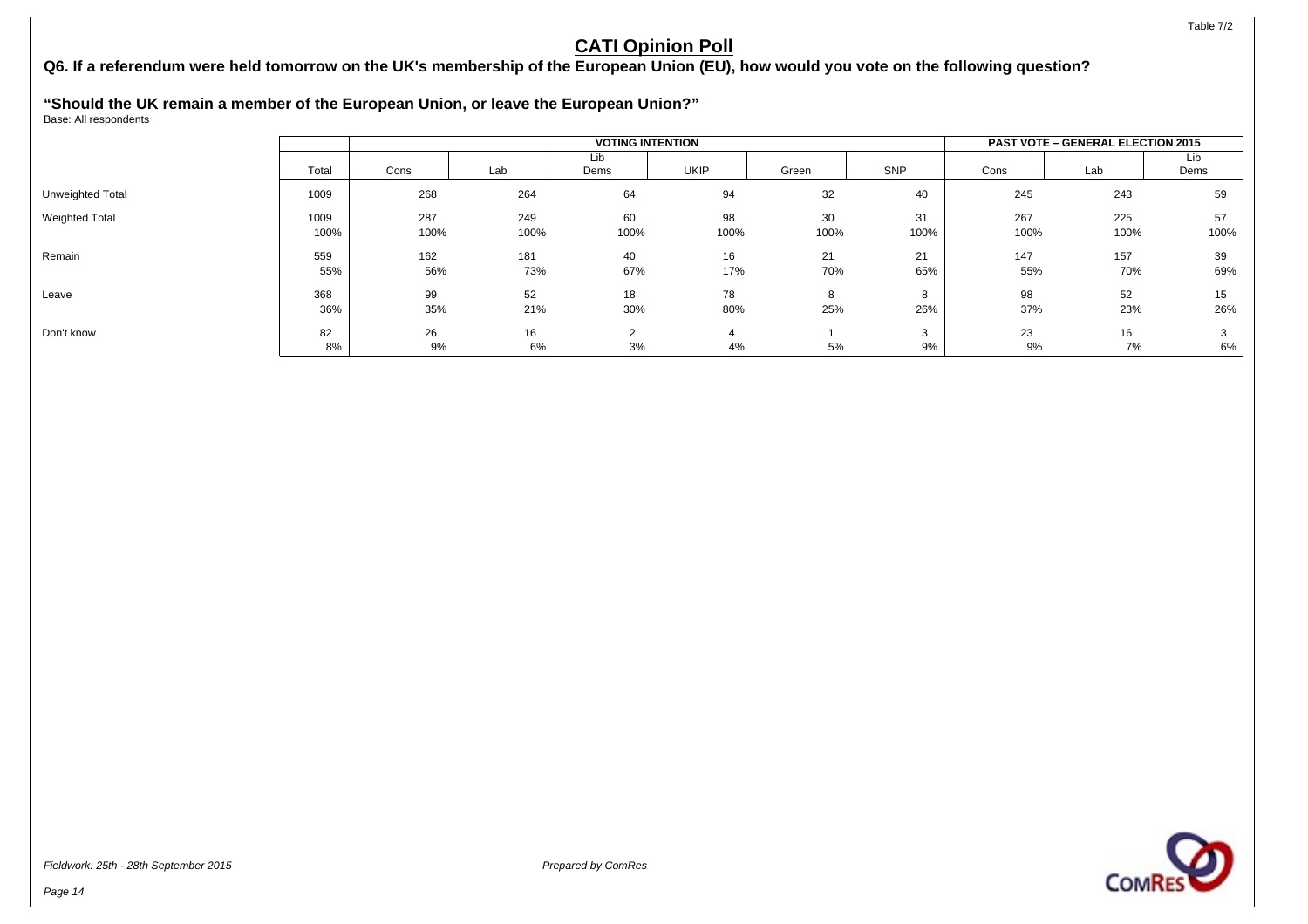**Q9\_SUM. As you may know, David Cameron is currently in the middle of negotiations with the European Union about the UK's role in the EU. How important, if at all, do you think it is that David Cameron secures each of the following as part of his negotiation with the EU?**

### **SUMMARY TABLE**

Base: All respondents

|                       | Limits on the number of people moving to the | Restricting the benefits EU migrants entering |                                    | Giving the UK the option to stay out of any |
|-----------------------|----------------------------------------------|-----------------------------------------------|------------------------------------|---------------------------------------------|
|                       | UK from the EU                               | the UK can receive                            | Reducing regulation for businesses | future treaties between EU countries        |
| Unweighted Total      | 1009                                         | 1009                                          | 1009                               | 1009                                        |
| <b>Weighted Total</b> | 1009                                         | 1009                                          | 1009                               | 1009                                        |
|                       | 100%                                         | 100%                                          | 100%                               | 100%                                        |
| Very important        | 548                                          | 559                                           | 380                                | 429                                         |
|                       | 54%                                          | 55%                                           | 38%                                | 43%                                         |
| Fairly important      | 238                                          | 271                                           | 392                                | 358                                         |
|                       | 24%                                          | 27%                                           | 39%                                | 35%                                         |
| Not very important    | 115                                          | 97                                            | 121                                | 108                                         |
|                       | 11%                                          | 10%                                           | 12%                                | 11%                                         |
| Not at all important  | 91                                           | 63                                            | 73                                 | 71                                          |
|                       | 9%                                           | 6%                                            | 7%                                 | 7%                                          |
| Don't know            | 17                                           | 19                                            | 43                                 | 44                                          |
|                       | 2%                                           | 2%                                            | 4%                                 | 4%                                          |
| <b>NETS</b>           |                                              |                                               |                                    |                                             |
| Net: Important        | 786                                          | 830                                           | 771                                | 787                                         |
|                       | 78%                                          | 82%                                           | 76%                                | 78%                                         |
| Net: Not important    | 206                                          | 159                                           | 195                                | 179                                         |
|                       | 20%                                          | 16%                                           | 19%                                | 18%                                         |



Page 28

Table 15/1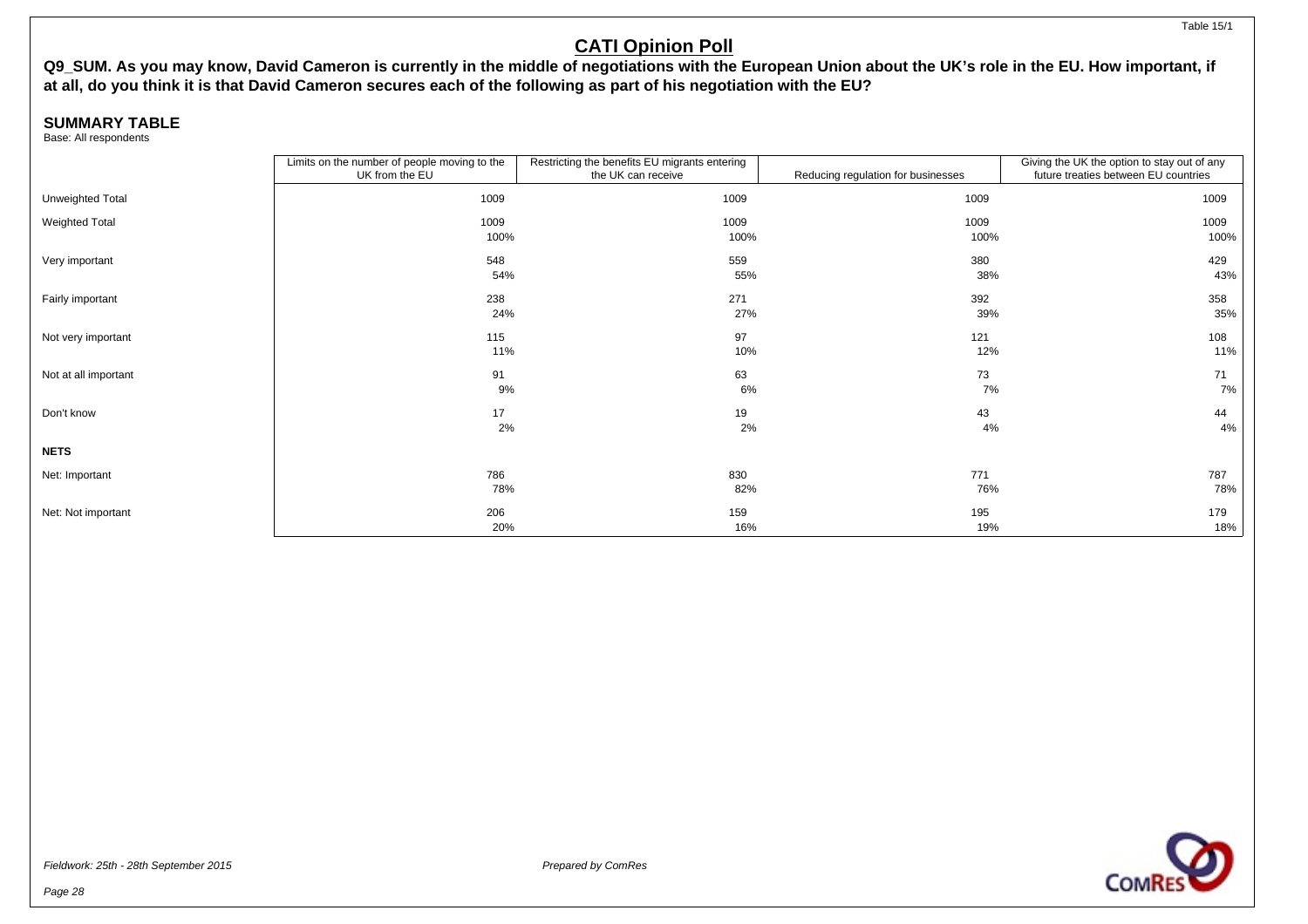#### Table 16/1

## **CATI Opinion Poll**

**Q9\_1. As you may know, David Cameron is currently in the middle of negotiations with the European Union about the UK's role in the EU. How important, if at all, do you think it is that David Cameron secures each of the following as part of his negotiation with the EU?**

**Limits on the number of people moving to the UK from the EU** Base: All respondents

|                       |          | <b>GENDER</b> |          |                      |                      | <b>AGE</b> |         |         |         |         | <b>SOCIAL GRADE</b>  |                |         |          |          | <b>REGION SUMMARY</b> |                      |          |            |
|-----------------------|----------|---------------|----------|----------------------|----------------------|------------|---------|---------|---------|---------|----------------------|----------------|---------|----------|----------|-----------------------|----------------------|----------|------------|
|                       |          |               |          |                      |                      |            |         |         |         |         |                      |                |         |          |          | England               |                      |          |            |
|                       | Total    | Male          | Female   | 18-24                | 25-34                | 35-44      | 45-54   | 55-64   | $65+$   | AB      | C <sub>1</sub>       | C <sub>2</sub> | DE      | England  | Scotland | & Wales               | North                | Midlands | South      |
| Unweighted Total      | 1009     | 517           | 492      | 84                   | 160                  | 156        | 181     | 164     | 264     | 385     | 209                  | 156            | 259     | 865      | 90       | 919                   | 249                  | 255      | 361        |
| <b>Weighted Total</b> | 1009     | 491           | 518      | 115                  | 174                  | 167        | 182     | 147     | 224     | 269     | 279                  | 220            | 240     | 871      | 88       | 921                   | 244                  | 261      | 365        |
|                       | 100%     | 100%          | 100%     | 100%                 | 100%                 | 100%       | 100%    | 100%    | 100%    | 100%    | 100%                 | 100%           | 100%    | 100%     | 100%     | 100%                  | 100%                 | 100%     | 100%       |
| Very important        | 548      | 259           | 289      | 43                   | 77                   | 88         | 110     | 88      | 141     | 118     | 144                  | 139            | 147     | 470      | 49       | 499                   | 143                  | 142      | 185        |
|                       | 54%      | 53%           | 56%      | 38%                  | 44%                  | 53%        | 61%     | 60%     | 63%     | 44%     | 51%                  | 63%            | 61%     | 54%      | 55%      | 54%                   | 59%                  | 54%      | 51%        |
| Fairly important      | 238      | 116           | 122      | 36                   | 45                   | 45         | 35      | 29      | 48      | 75      | 74                   | 40             | 48      | 218      | 14       | 225                   | 54                   | 68       | 96         |
|                       | 24%      | 24%           | 24%      | 32%                  | 26%                  | 27%        | 19%     | 20%     | 22%     | 28%     | 27%                  | 18%            | 20%     | 25%      | 15%      | 24%                   | 22%                  | 26%      | 26%        |
| Not very important    | 115      | 57            | 58       | 24                   | 33                   | 13         | 19      | 10      | 16      | 39      | 36                   | 23             | 17      | 92       | 16       | 100                   | 21                   | 28       | 42         |
|                       | 11%      | 12%           | 11%      | 21%                  | 19%                  | 8%         | 11%     | 7%      | 7%      | 15%     | 13%                  | 10%            | 7%      | 11%      | 18%      | 11%                   | 9%                   | 11%      | 12%        |
| Not at all important  | 91       | 54            | 37       | 10                   | 16                   | 20         | 12      | 18      | 15      | 30      | 22                   | 17             | 23      | 79       | 8        | 83                    | 22                   | 18       | 39         |
|                       | 9%       | 11%           | 7%       | 9%                   | 9%                   | 12%        | 7%      | 12%     | 7%      | 11%     | 8%                   | 8%             | 9%      | 9%       | 9%       | 9%                    | 9%                   | 7%       | 11%        |
| Don't know            | 17<br>2% | 5<br>1%       | 12<br>2% | $\overline{2}$<br>1% | $\overline{2}$<br>1% |            | 6<br>3% | 3<br>2% | 4<br>2% | 6<br>2% | $\overline{4}$<br>2% | 1%             | 5<br>2% | 11<br>1% | 3<br>3%  | 14<br>2%              | $\overline{4}$<br>2% | 4<br>2%  | 3<br>$1\%$ |
| <b>NETS</b>           |          |               |          |                      |                      |            |         |         |         |         |                      |                |         |          |          |                       |                      |          |            |
| Net: Important        | 786      | 375           | 411      | 80                   | 122                  | 133        | 145     | 117     | 189     | 194     | 218                  | 179            | 195     | 689      | 62       | 724                   | 197                  | 211      | 281        |
|                       | 78%      | 76%           | 79%      | 69%                  | 70%                  | 80%        | 80%     | 79%     | 84%     | 72%     | 78%                  | 82%            | 81%     | 79%      | 71%      | 79%                   | 81%                  | 81%      | 77%        |
| Net: Not important    | 206      | 112           | 95       | 34                   | 49                   | 34         | 31      | 28      | 31      | 69      | 58                   | 39             | 40      | 171      | 23       | 183                   | 43                   | 46       | 81         |
|                       | 20%      | 23%           | 18%      | 29%                  | 28%                  | 20%        | 17%     | 19%     | 14%     | 26%     | 21%                  | 18%            | 17%     | 20%      | 26%      | 20%                   | 18%                  | 18%      | 22%        |

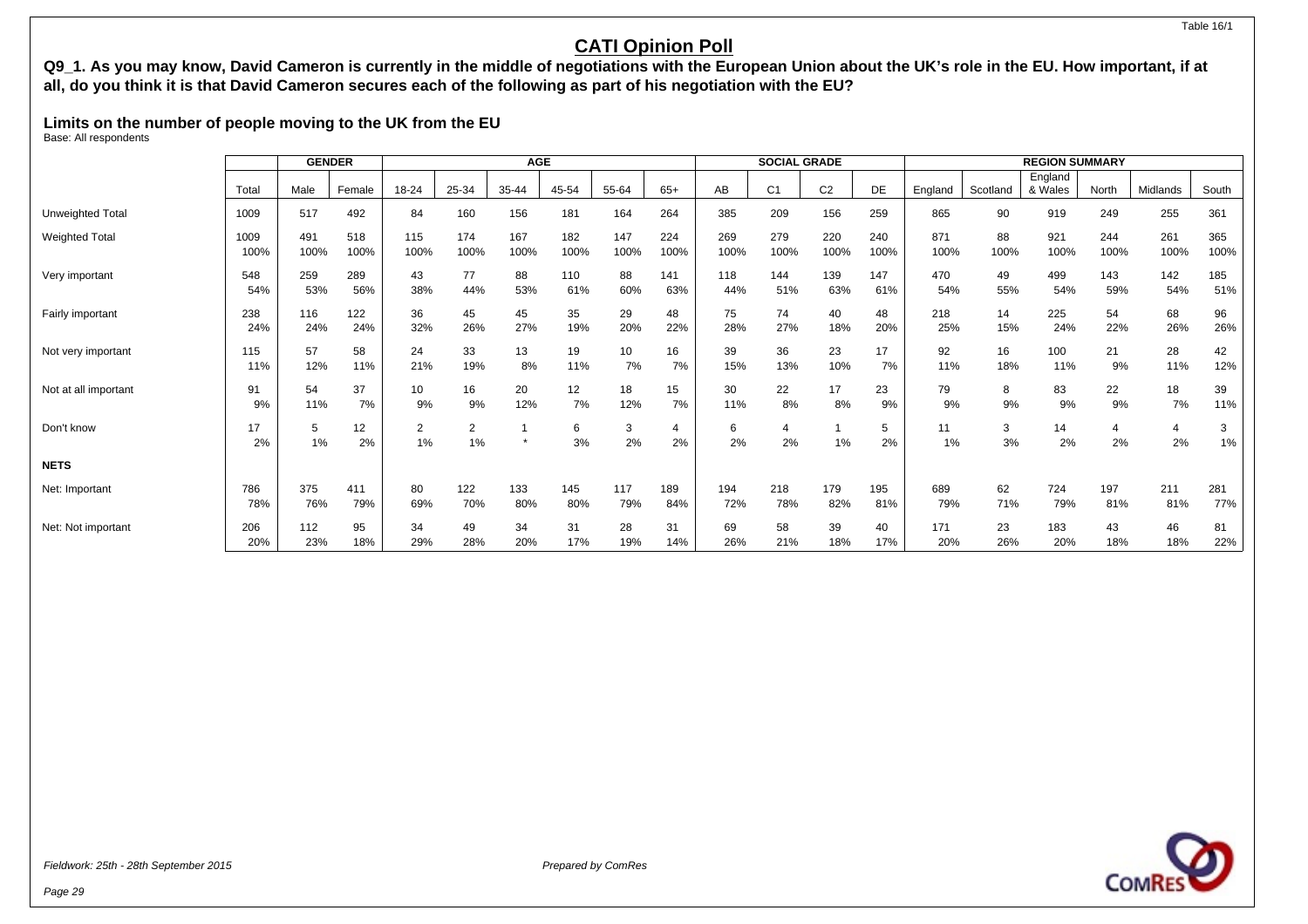#### Table 16/2

## **CATI Opinion Poll**

### **Q9\_1. As you may know, David Cameron is currently in the middle of negotiations with the European Union about the UK's role in the EU. How important, if at all, do you think it is that David Cameron secures each of the following as part of his negotiation with the EU?**

## **Limits on the number of people moving to the UK from the EU**

Base: All respondents

|                       |       |         |      | <b>VOTING INTENTION</b> |                |                |        |         | <b>PAST VOTE - GENERAL ELECTION 2015</b> |                 |
|-----------------------|-------|---------|------|-------------------------|----------------|----------------|--------|---------|------------------------------------------|-----------------|
|                       |       |         |      | Lib                     |                |                |        |         |                                          | Lib             |
|                       | Total | Cons    | Lab  | Dems                    | <b>UKIP</b>    | Green          | SNP    | Cons    | Lab                                      | Dems            |
| Unweighted Total      | 1009  | 268     | 264  | 64                      | 94             | 32             | 40     | 245     | 243                                      | 59              |
| <b>Weighted Total</b> | 1009  | 287     | 249  | 60                      | 98             | 30             | 31     | 267     | 225                                      | 57              |
|                       | 100%  | 100%    | 100% | 100%                    | 100%           | 100%           | 100%   | 100%    | 100%                                     | 100%            |
| Very important        | 548   | 168     | 99   | 26                      | 89             | 4              | 17     | 159     | 94                                       | 22              |
|                       | 54%   | 59%     | 40%  | 44%                     | 90%            | 13%            | 54%    | 60%     | 42%                                      | 39%             |
| Fairly important      | 238   | 89      | 57   | 15                      | 7              | 16             | 6      | 81      | 51                                       | 21              |
|                       | 24%   | 31%     | 23%  | 25%                     | $7\%$          | 53%            | 18%    | 30%     | 23%                                      | 36%             |
| Not very important    | 115   | 19      | 49   | 13                      | $\overline{2}$ | 9              | 6      | 16      | 42                                       | 10 <sup>1</sup> |
|                       | 11%   | 6%      | 20%  | 22%                     | 2%             | 28%            | 19%    | 6%      | 19%                                      | 17%             |
| Not at all important  | 91    | 10      | 40   | 6                       |                | $\overline{2}$ | 3      | 11      | 35                                       | 5               |
|                       | 9%    | 4%      | 16%  | 9%                      | $1\%$          | 6%             | 10%    | 4%      | 15%                                      | 8%              |
| Don't know            | 17    |         | 3    | $\sim$                  | $\blacksquare$ | $\sim$         | $\sim$ |         | 3                                        | $\sim$          |
|                       | 2%    | $\star$ | 1%   |                         |                | $\blacksquare$ | ٠      | $\star$ | 2%                                       | $\sim$          |
| <b>NETS</b>           |       |         |      |                         |                |                |        |         |                                          |                 |
| Net: Important        | 786   | 257     | 157  | 41                      | 95             | 20             | 22     | 240     | 145                                      | 43              |
|                       | 78%   | 90%     | 63%  | 69%                     | 97%            | 66%            | 71%    | 90%     | 64%                                      | 75%             |
| Net: Not important    | 206   | 29      | 89   | 19                      | 3              | 10             | 9      | 27      | 76                                       | 15              |
|                       | 20%   | 10%     | 36%  | 31%                     | 3%             | 34%            | 29%    | 10%     | 34%                                      | 25%             |

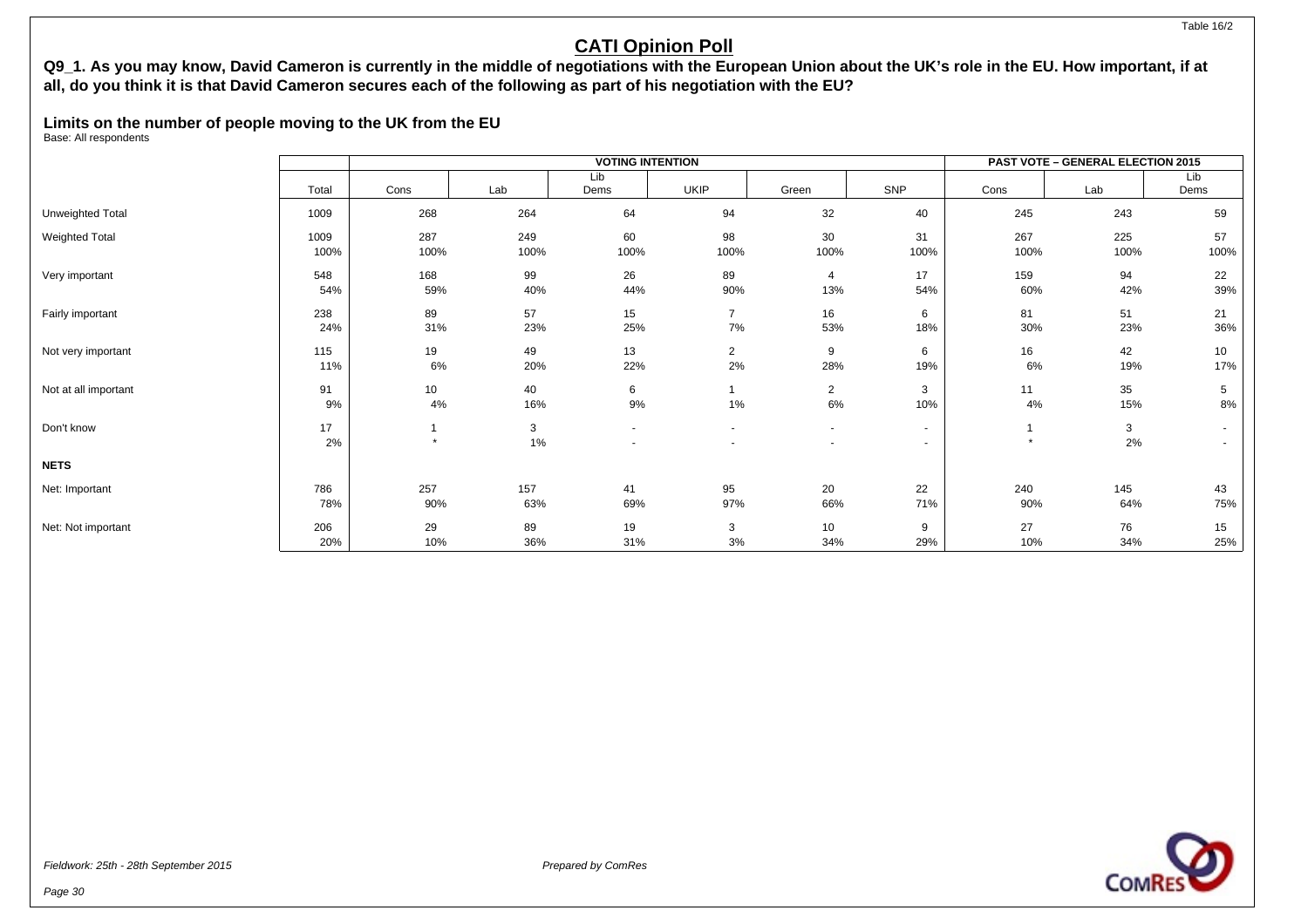#### Table 17/1

## **CATI Opinion Poll**

**Q9\_2. As you may know, David Cameron is currently in the middle of negotiations with the European Union about the UK's role in the EU. How important, if at all, do you think it is that David Cameron secures each of the following as part of his negotiation with the EU?**

**Restricting the benefits EU migrants entering the UK can receive**

Base: All respondents

|                       |          | <b>GENDER</b> |          |                      |         | <b>AGE</b>           |          |         |          |          | <b>SOCIAL GRADE</b> |                |          |          |          | <b>REGION SUMMARY</b> |                      |          |          |
|-----------------------|----------|---------------|----------|----------------------|---------|----------------------|----------|---------|----------|----------|---------------------|----------------|----------|----------|----------|-----------------------|----------------------|----------|----------|
|                       | Total    | Male          | Female   | 18-24                | 25-34   | 35-44                | 45-54    | 55-64   | $65+$    | AB       | C <sub>1</sub>      | C <sub>2</sub> | DE       | England  | Scotland | England<br>& Wales    | North                | Midlands | South    |
| Unweighted Total      | 1009     | 517           | 492      | 84                   | 160     | 156                  | 181      | 164     | 264      | 385      | 209                 | 156            | 259      | 865      | 90       | 919                   | 249                  | 255      | 361      |
| <b>Weighted Total</b> | 1009     | 491           | 518      | 115                  | 174     | 167                  | 182      | 147     | 224      | 269      | 279                 | 220            | 240      | 871      | 88       | 921                   | 244                  | 261      | 365      |
|                       | 100%     | 100%          | 100%     | 100%                 | 100%    | 100%                 | 100%     | 100%    | 100%     | 100%     | 100%                | 100%           | 100%     | 100%     | 100%     | 100%                  | 100%                 | 100%     | 100%     |
| Very important        | 559      | 259           | 300      | 38                   | 90      | 95                   | 108      | 89      | 140      | 129      | 142                 | 139            | 150      | 483      | 49       | 510                   | 150                  | 149      | 184      |
|                       | 55%      | 53%           | 58%      | 33%                  | 52%     | 56%                  | 59%      | 60%     | 63%      | 48%      | 51%                 | 63%            | 62%      | 55%      | 56%      | 55%                   | 61%                  | 57%      | 50%      |
| Fairly important      | 271      | 139           | 133      | 51                   | 42      | 45                   | 49       | 32      | 52       | 78       | 88                  | 56             | 49       | 238      | 19       | 253                   | 58                   | 76       | 104      |
|                       | 27%      | 28%           | 26%      | 44%                  | 24%     | 27%                  | 27%      | 22%     | 23%      | 29%      | 31%                 | 26%            | 20%      | 27%      | 21%      | 27%                   | 24%                  | 29%      | 28%      |
| Not very important    | 97       | 55            | 42       | 18                   | 31      | 14                   | 10       | 14      | 10       | 34       | 34                  | 12             | 17       | 83       | 9        | 87                    | 17                   | 18       | 48       |
|                       | 10%      | 11%           | 8%       | 16%                  | 18%     | 8%                   | 6%       | 9%      | 4%       | 13%      | 12%                 | 5%             | 7%       | 10%      | 11%      | 9%                    | 7%                   | 7%       | 13%      |
| Not at all important  | 63<br>6% | 31<br>6%      | 31<br>6% | 6%                   | 4%      | 12<br>7%             | 11<br>6% | 9<br>6% | 16<br>7% | 22<br>8% | 12<br>4%            | 9<br>4%        | 19<br>8% | 52<br>6% | 8<br>9%  | 55<br>6%              | 15<br>6%             | 13<br>5% | 24<br>7% |
| Don't know            | 19<br>2% | 8<br>2%       | 2%       | $\overline{2}$<br>1% | 2<br>1% | $\overline{2}$<br>1% | 2%       | 4<br>3% | 5<br>2%  | 6<br>2%  | 4<br>1%             | 3<br>1%        | 6<br>2%  | 15<br>2% | 3<br>4%  | 16<br>2%              | $\overline{4}$<br>2% | 5<br>2%  | 5<br>1%  |
| <b>NETS</b>           |          |               |          |                      |         |                      |          |         |          |          |                     |                |          |          |          |                       |                      |          |          |
| Net: Important        | 830      | 397           | 433      | 88                   | 132     | 140                  | 157      | 121     | 192      | 207      | 230                 | 196            | 198      | 721      | 67       | 763                   | 208                  | 225      | 288      |
|                       | 82%      | 81%           | 84%      | 77%                  | 76%     | 83%                  | 86%      | 82%     | 86%      | 77%      | 82%                 | 89%            | 83%      | 83%      | 77%      | 83%                   | 85%                  | 86%      | 79%      |
| Net: Not important    | 159      | 86            | 73       | 25                   | 39      | 26                   | 21       | 23      | 26       | 56       | 46                  | 21             | 36       | 135      | 17       | 142                   | 32                   | 31       | 72       |
|                       | 16%      | 18%           | 14%      | 22%                  | 22%     | 16%                  | 11%      | 15%     | 12%      | 21%      | 16%                 | 10%            | 15%      | 16%      | 19%      | 15%                   | 13%                  | 12%      | 20%      |

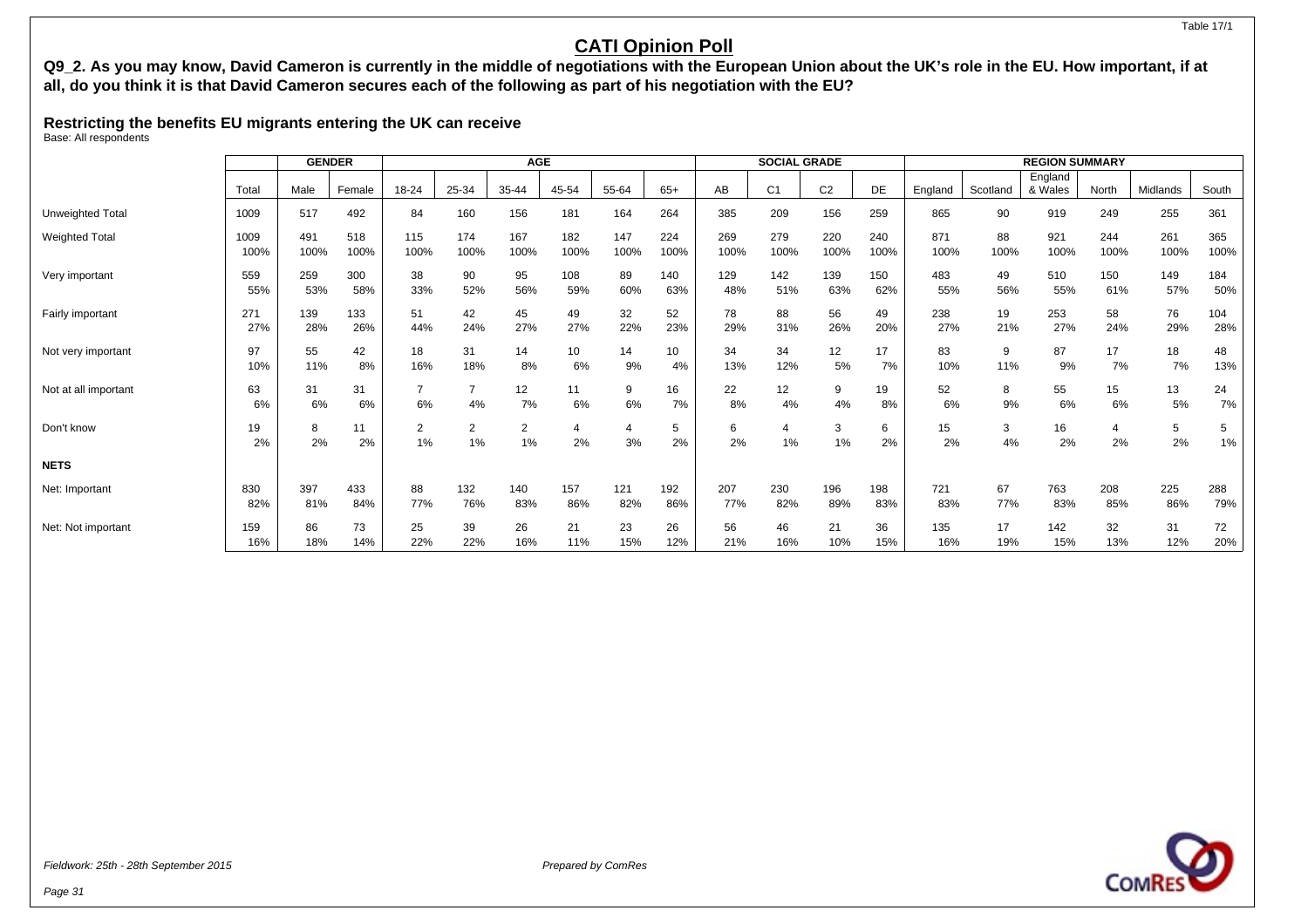#### Table 17/2

## **CATI Opinion Poll**

### **Q9\_2. As you may know, David Cameron is currently in the middle of negotiations with the European Union about the UK's role in the EU. How important, if at all, do you think it is that David Cameron secures each of the following as part of his negotiation with the EU?**

### **Restricting the benefits EU migrants entering the UK can receive**

Base: All respondents

|                       |              |                      |             | <b>VOTING INTENTION</b> |                |                       |                                                      |                      | <b>PAST VOTE - GENERAL ELECTION 2015</b> |            |
|-----------------------|--------------|----------------------|-------------|-------------------------|----------------|-----------------------|------------------------------------------------------|----------------------|------------------------------------------|------------|
|                       |              |                      |             | Lib                     |                |                       |                                                      |                      |                                          | Lib        |
|                       | Total        | Cons                 | Lab         | Dems                    | UKIP           | Green                 | SNP                                                  | Cons                 | Lab                                      | Dems       |
| Unweighted Total      | 1009         | 268                  | 264         | 64                      | 94             | 32                    | 40                                                   | 245                  | 243                                      | 59         |
| <b>Weighted Total</b> | 1009<br>100% | 287<br>100%          | 249<br>100% | 60<br>100%              | 98<br>100%     | 30<br>100%            | 31<br>100%                                           | 267<br>100%          | 225<br>100%                              | 57<br>100% |
| Very important        | 559<br>55%   | 184<br>64%           | 100<br>40%  | 25<br>42%               | 84<br>85%      | $\overline{7}$<br>24% | 19<br>61%                                            | 174<br>65%           | 98<br>43%                                | 23<br>40%  |
| Fairly important      | 271<br>27%   | 73<br>26%            | 83<br>33%   | 19<br>32%               | 10<br>11%      | 14<br>46%             | 9<br>29%                                             | 69<br>26%            | 68<br>30%                                | 21<br>37%  |
| Not very important    | 97<br>10%    | 20<br>7%             | 42<br>17%   | 10<br>17%               | $1\%$          | $\overline{7}$<br>24% | 3%                                                   | 16<br>6%             | 38<br>17%                                | 8<br>15%   |
| Not at all important  | 63<br>6%     | $\overline{7}$<br>3% | 23<br>9%    | 4<br>7%                 | 3<br>$3\%$     | $\overline{2}$<br>6%  | $\overline{2}$<br>7%                                 | 6<br>2%              | 20<br>9%                                 | 4<br>7%    |
| Don't know            | 19<br>2%     | $\overline{2}$<br>1% | $\star$     | 1%                      | $\overline{a}$ | $\sim$                | $\overline{\phantom{0}}$<br>$\overline{\phantom{0}}$ | $\overline{2}$<br>1% | $\overline{\phantom{a}}$                 | $1\%$      |
| <b>NETS</b>           |              |                      |             |                         |                |                       |                                                      |                      |                                          |            |
| Net: Important        | 830<br>82%   | 257<br>90%           | 183<br>74%  | 44<br>74%               | 94<br>96%      | 21<br>70%             | 28<br>90%                                            | 243<br>91%           | 166<br>74%                               | 44<br>77%  |
| Net: Not important    | 159<br>16%   | 27<br>10%            | 64<br>26%   | 15<br>25%               | 4<br>4%        | 9<br>30%              | 3<br>10%                                             | 22<br>8%             | 59<br>26%                                | 13<br>22%  |

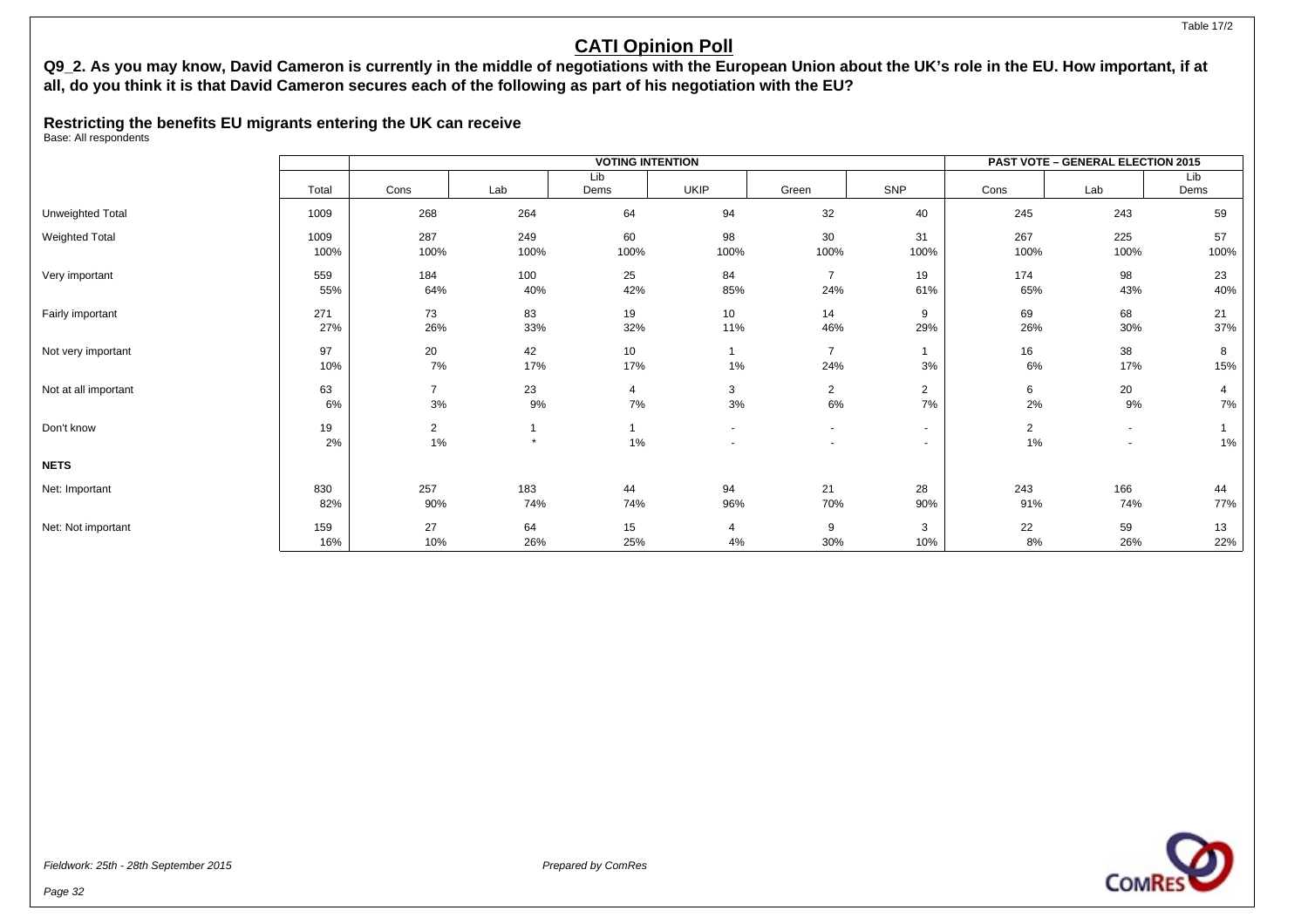#### Table 18/1

## **CATI Opinion Poll**

## **Q9\_3. As you may know, David Cameron is currently in the middle of negotiations with the European Union about the UK's role in the EU. How important, if at all, do you think it is that David Cameron secures each of the following as part of his negotiation with the EU?**

### **Reducing regulation for businesses**

Base: All respondents

|                       |          | <b>GENDER</b> |          |       |         | <b>AGE</b> |         |                      |          |          | <b>SOCIAL GRADE</b> |                         |          |          |          | <b>REGION SUMMARY</b> |          |          |          |
|-----------------------|----------|---------------|----------|-------|---------|------------|---------|----------------------|----------|----------|---------------------|-------------------------|----------|----------|----------|-----------------------|----------|----------|----------|
|                       | Tota     | Male          | Female   | 18-24 | 25-34   | 35-44      | 45-54   | 55-64                | $65+$    | AB       | C <sub>1</sub>      | C <sub>2</sub>          | DE       | England  | Scotland | England<br>& Wales    | North    | Midlands | South    |
| Unweighted Total      | 1009     | 517           | 492      | 84    | 160     | 156        | 181     | 164                  | 264      | 385      | 209                 | 156                     | 259      | 865      | 90       | 919                   | 249      | 255      | 361      |
| <b>Weighted Total</b> | 1009     | 491           | 518      | 115   | 174     | 167        | 182     | 147                  | 224      | 269      | 279                 | 220                     | 240      | 871      | 88       | 921                   | 244      | 261      | 365      |
|                       | 100%     | 100%          | 100%     | 100%  | 100%    | 100%       | 100%    | 100%                 | 100%     | 100%     | 100%                | 100%                    | 100%     | 100%     | 100%     | 100%                  | 100%     | 100%     | 100%     |
| Very important        | 380      | 192           | 188      | 34    | 50      | 51         | 74      | 64                   | 107      | 99       | 94                  | 82                      | 104      | 335      | 26       | 354                   | 86       | 110      | 139      |
|                       | 38%      | 39%           | 36%      | 29%   | 29%     | 31%        | 41%     | 43%                  | 48%      | 37%      | 34%                 | 37%                     | 44%      | 38%      | 29%      | 38%                   | 35%      | 42%      | 38%      |
| Fairly important      | 392      | 171           | 220      | 50    | 73      | 70         | 70      | 54                   | 75       | 98       | 117                 | 92                      | 84       | 334      | 36       | 356                   | 88       | 97       | 149      |
|                       | 39%      | 35%           | 43%      | 44%   | 42%     | 42%        | 39%     | 36%                  | 33%      | 36%      | 42%                 | 42%                     | 35%      | 38%      | 41%      | 39%                   | 36%      | 37%      | 41%      |
| Not very important    | 121      | 69            | 53       | 19    | 34      | 26         | 13      | 19                   | 10       | 39       | 30                  | 30                      | 22       | 106      | 14       | 107                   | 38       | 34       | 34       |
|                       | 12%      | 14%           | 10%      | 17%   | 20%     | 16%        | 7%      | 13%                  | 4%       | 15%      | 11%                 | 14%                     | 9%       | 12%      | 16%      | 12%                   | 15%      | 13%      | 9%       |
| Not at all important  | 73       | 45            | 28       | 8     | 11      | 12         | 18      | $\overline{7}$       | 18       | 21       | 27                  | 13                      | 11       | 63       | 6        | 67                    | 20       | 13       | 31       |
|                       | 7%       | 9%            | 5%       | 7%    | 6%      | 7%         | 10%     | 5%                   | 8%       | 8%       | 10%                 | 6%                      | 5%       | 7%       | 7%       | 7%                    | 8%       | 5%       | 8%       |
| Don't know            | 43<br>4% | 14<br>3%      | 29<br>6% | 4%    | 6<br>4% | 8<br>5%    | 6<br>4% | $\overline{4}$<br>3% | 15<br>6% | 12<br>4% | 11<br>4%            | $\overline{2}$<br>$1\%$ | 18<br>7% | 33<br>4% | 6<br>7%  | 37<br>4%              | 12<br>5% | 8<br>3%  | 13<br>3% |
| <b>NETS</b>           |          |               |          |       |         |            |         |                      |          |          |                     |                         |          |          |          |                       |          |          |          |
| Net: Important        | 771      | 363           | 408      | 84    | 123     | 121        | 144     | 118                  | 182      | 198      | 211                 | 174                     | 189      | 669      | 62       | 710                   | 174      | 207      | 288      |
|                       | 76%      | 74%           | 79%      | 73%   | 71%     | 72%        | 79%     | 80%                  | 81%      | 73%      | 76%                 | 79%                     | 79%      | 77%      | 70%      | 77%                   | 71%      | 79%      | 79%      |
| Net: Not important    | 195      | 114           | 81       | 27    | 45      | 39         | 31      | 26                   | 28       | 60       | 57                  | 43                      | 34       | 169      | 20       | 175                   | 58       | 47       | 65       |
|                       | 19%      | 23%           | 16%      | 24%   | 26%     | 23%        | 17%     | 17%                  | 12%      | 22%      | 21%                 | 20%                     | 14%      | 19%      | 23%      | 19%                   | 24%      | 18%      | 18%      |

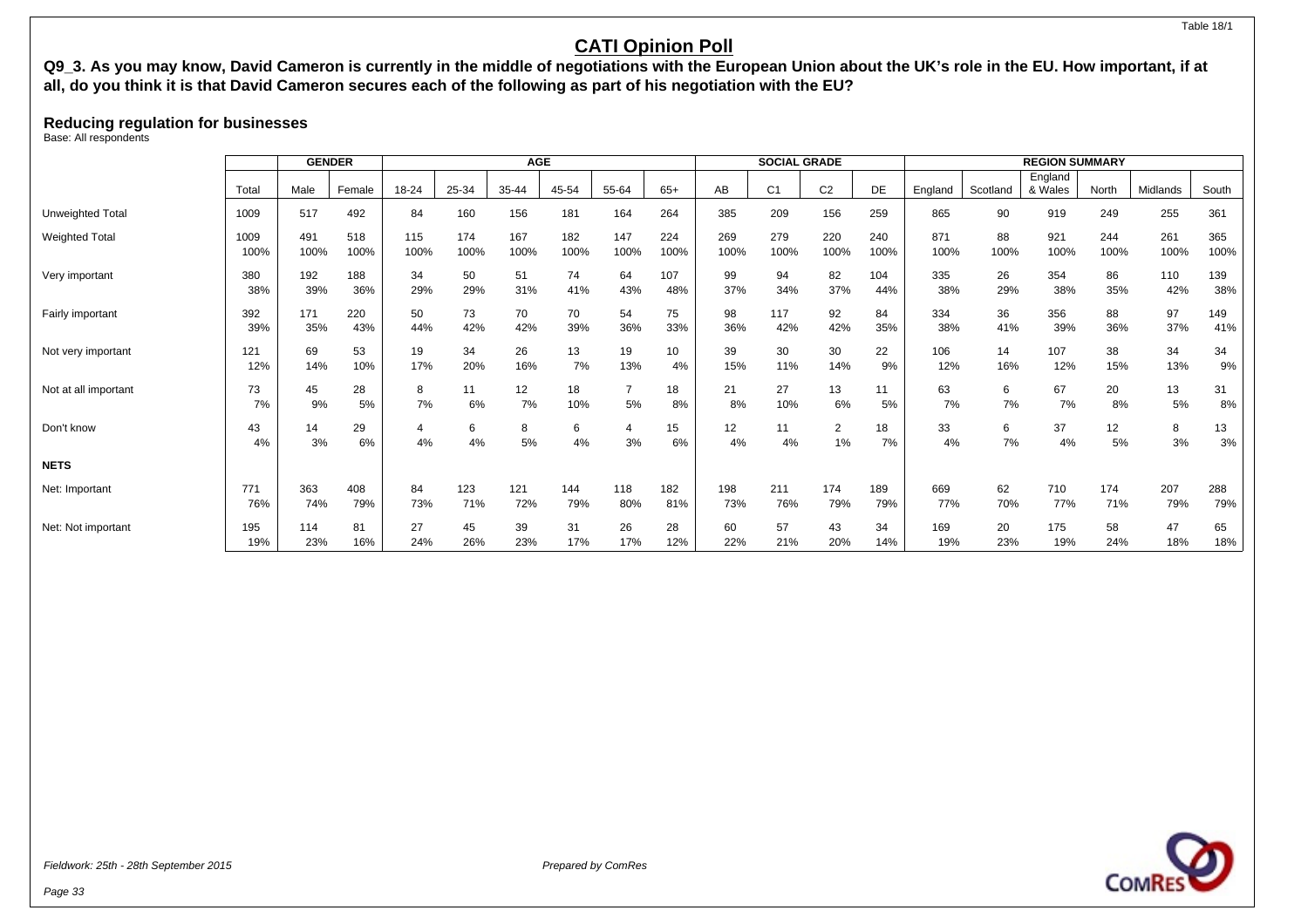#### Table 18/2

## **CATI Opinion Poll**

### **Q9\_3. As you may know, David Cameron is currently in the middle of negotiations with the European Union about the UK's role in the EU. How important, if at all, do you think it is that David Cameron secures each of the following as part of his negotiation with the EU?**

### **Reducing regulation for businesses**

Base: All respondents

|                       |       |                |      | <b>VOTING INTENTION</b> |             |                |                |                | <b>PAST VOTE - GENERAL ELECTION 2015</b> |      |
|-----------------------|-------|----------------|------|-------------------------|-------------|----------------|----------------|----------------|------------------------------------------|------|
|                       |       |                |      | Lib                     |             |                |                |                |                                          | Lib  |
|                       | Total | Cons           | Lab  | Dems                    | <b>UKIP</b> | Green          | SNP            | Cons           | Lab                                      | Dems |
| Unweighted Total      | 1009  | 268            | 264  | 64                      | 94          | 32             | 40             | 245            | 243                                      | 59   |
| <b>Weighted Total</b> | 1009  | 287            | 249  | 60                      | 98          | 30             | 31             | 267            | 225                                      | 57   |
|                       | 100%  | 100%           | 100% | 100%                    | 100%        | 100%           | 100%           | 100%           | 100%                                     | 100% |
| Very important        | 380   | 136            | 72   | 14                      | 52          | 6              | 10             | 135            | 64                                       | 16   |
|                       | 38%   | 47%            | 29%  | 24%                     | 53%         | 21%            | 32%            | 51%            | 29%                                      | 28%  |
| Fairly important      | 392   | 128            | 86   | 29                      | 31          | 13             | 12             | 114            | 81                                       | 32   |
|                       | 39%   | 45%            | 34%  | 49%                     | 32%         | 44%            | 39%            | 43%            | 36%                                      | 55%  |
| Not very important    | 121   | 17             | 47   | 9                       | 8           | 6              | $\overline{7}$ | 13             | 40                                       | 4    |
|                       | 12%   | 6%             | 19%  | 15%                     | 8%          | 21%            | 23%            | 5%             | 18%                                      | 8%   |
| Not at all important  | 73    | $\overline{2}$ | 34   | 6                       | 4           | $\overline{4}$ | $\overline{2}$ | $\overline{2}$ | 29                                       | 5    |
|                       | 7%    | 1%             | 14%  | 10%                     | 4%          | 12%            | 6%             | 1%             | 13%                                      | 8%   |
| Don't know            | 43    | 4              | 11   |                         | 3           | 1              | $\sim$         | 4              | 10                                       |      |
|                       | 4%    | 1%             | 4%   | 1%                      | $3\%$       | 2%             |                | 1%             | 4%                                       | 1%   |
| <b>NETS</b>           |       |                |      |                         |             |                |                |                |                                          |      |
| Net: Important        | 771   | 264            | 158  | 44                      | 83          | 20             | 22             | 249            | 145                                      | 47   |
|                       | 76%   | 92%            | 63%  | 73%                     | 85%         | 65%            | 71%            | 93%            | 65%                                      | 83%  |
| Net: Not important    | 195   | 19             | 80   | 15                      | 12          | 10             | 9              | 14             | 69                                       | 9    |
|                       | 19%   | 7%             | 32%  | 25%                     | 12%         | 33%            | 29%            | 5%             | 31%                                      | 16%  |

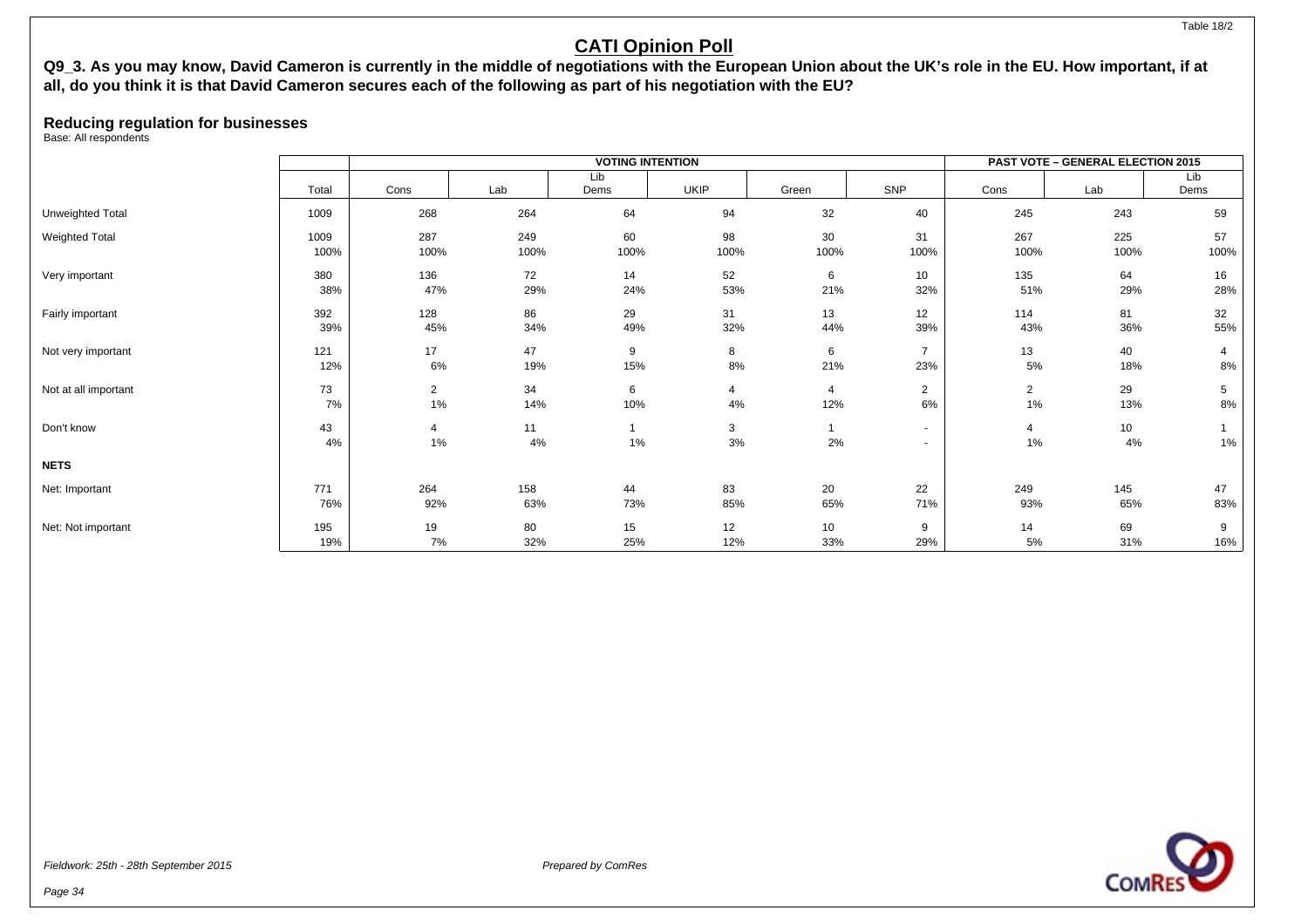#### Table 19/1

## **CATI Opinion Poll**

**Q9\_4. As you may know, David Cameron is currently in the middle of negotiations with the European Union about the UK's role in the EU. How important, if at all, do you think it is that David Cameron secures each of the following as part of his negotiation with the EU?**

**Giving the UK the option to stay out of any future treaties between EU countries** Base: All respondents

|                       |            | <b>GENDER</b> |           |           |           | <b>AGE</b>           |         |           |          |           | <b>SOCIAL GRADE</b> |                |           |           |           | <b>REGION SUMMARY</b> |           |           |           |
|-----------------------|------------|---------------|-----------|-----------|-----------|----------------------|---------|-----------|----------|-----------|---------------------|----------------|-----------|-----------|-----------|-----------------------|-----------|-----------|-----------|
|                       | Total      | Male          | Female    | 18-24     | 25-34     | 35-44                | 45-54   | 55-64     | $65+$    | AB        | C <sub>1</sub>      | C <sub>2</sub> | DE        | England   | Scotland  | England<br>& Wales    | North     | Midlands  | South     |
| Unweighted Total      | 1009       | 517           | 492       | 84        | 160       | 156                  | 181     | 164       | 264      | 385       | 209                 | 156            | 259       | 865       | 90        | 919                   | 249       | 255       | 361       |
| <b>Weighted Total</b> | 1009       | 491           | 518       | 115       | 174       | 167                  | 182     | 147       | 224      | 269       | 279                 | 220            | 240       | 871       | 88        | 921                   | 244       | 261       | 365       |
|                       | 100%       | 100%          | 100%      | 100%      | 100%      | 100%                 | 100%    | 100%      | 100%     | 100%      | 100%                | 100%           | 100%      | 100%      | 100%      | 100%                  | 100%      | 100%      | 100%      |
| Very important        | 429        | 221           | 208       | 28        | 54        | 73                   | 92      | 71        | 111      | 103       | 121                 | 99             | 106       | 371       | 40        | 389                   | 106       | 110       | 156       |
|                       | 43%        | 45%           | 40%       | 24%       | 31%       | 44%                  | 51%     | 48%       | 49%      | 38%       | 43%                 | 45%            | 44%       | 43%       | 46%       | 42%                   | 43%       | 42%       | 43%       |
| Fairly important      | 358        | 162           | 195       | 58        | 70        | 61                   | 62      | 39        | 67       | 97        | 106                 | 77             | 78        | 311       | 25        | 333                   | 91        | 95        | 126       |
|                       | 35%        | 33%           | 38%       | 50%       | 40%       | 36%                  | 34%     | 27%       | 30%      | 36%       | 38%                 | 35%            | 32%       | 36%       | 28%       | 36%                   | 37%       | 36%       | 34%       |
| Not very important    | 108<br>11% | 53<br>11%     | 55<br>11% | 17<br>15% | 30<br>17% | 17<br>10%            | 4%      | 17<br>11% | 20<br>9% | 41<br>15% | 25<br>9%            | 17<br>8%       | 24<br>10% | 92<br>11% | 11<br>12% | 97<br>11%             | 24<br>10% | 29<br>11% | 40<br>11% |
| Not at all important  | 71         | 47            | 24        | 9         | 10        | 13                   | 13      | 12        | 15       | 18        | 19                  | 17             | 18        | 61        | 9         | 62                    | 14        | 15        | 32        |
|                       | 7%         | 9%            | 5%        | 8%        | 6%        | 8%                   | 7%      | 8%        | 7%       | 7%        | 7%                  | 8%             | 7%        | 7%        | 10%       | 7%                    | 6%        | 6%        | 9%        |
| Don't know            | 44<br>4%   | 9<br>2%       | 35<br>7%  | 3%        | 9<br>5%   | $\overline{4}$<br>2% | 8<br>4% | 9<br>6%   | 11<br>5% | 10<br>4%  | 9<br>3%             | 10<br>5%       | 15<br>6%  | 35<br>4%  | 4<br>4%   | 40<br>4%              | 10<br>4%  | 13<br>5%  | 12<br>3%  |
| <b>NETS</b>           |            |               |           |           |           |                      |         |           |          |           |                     |                |           |           |           |                       |           |           |           |
| Net: Important        | 787        | 383           | 404       | 86        | 125       | 134                  | 154     | 110       | 178      | 200       | 227                 | 176            | 183       | 683       | 65        | 722                   | 196       | 205       | 281       |
|                       | 78%        | 78%           | 78%       | 74%       | 72%       | 80%                  | 85%     | 75%       | 80%      | 74%       | 81%                 | 80%            | 76%       | 78%       | 74%       | 78%                   | 80%       | 79%       | 77%       |
| Net: Not important    | 179        | 99            | 79        | 26        | 40        | 30                   | 20      | 28        | 35       | 59        | 43                  | 34             | 42        | 153       | 20        | 159                   | 38        | 43        | 72        |
|                       | 18%        | 20%           | 15%       | 22%       | 23%       | 18%                  | 11%     | 19%       | 16%      | 22%       | 15%                 | 16%            | 17%       | 18%       | 22%       | 17%                   | 16%       | 17%       | 20%       |

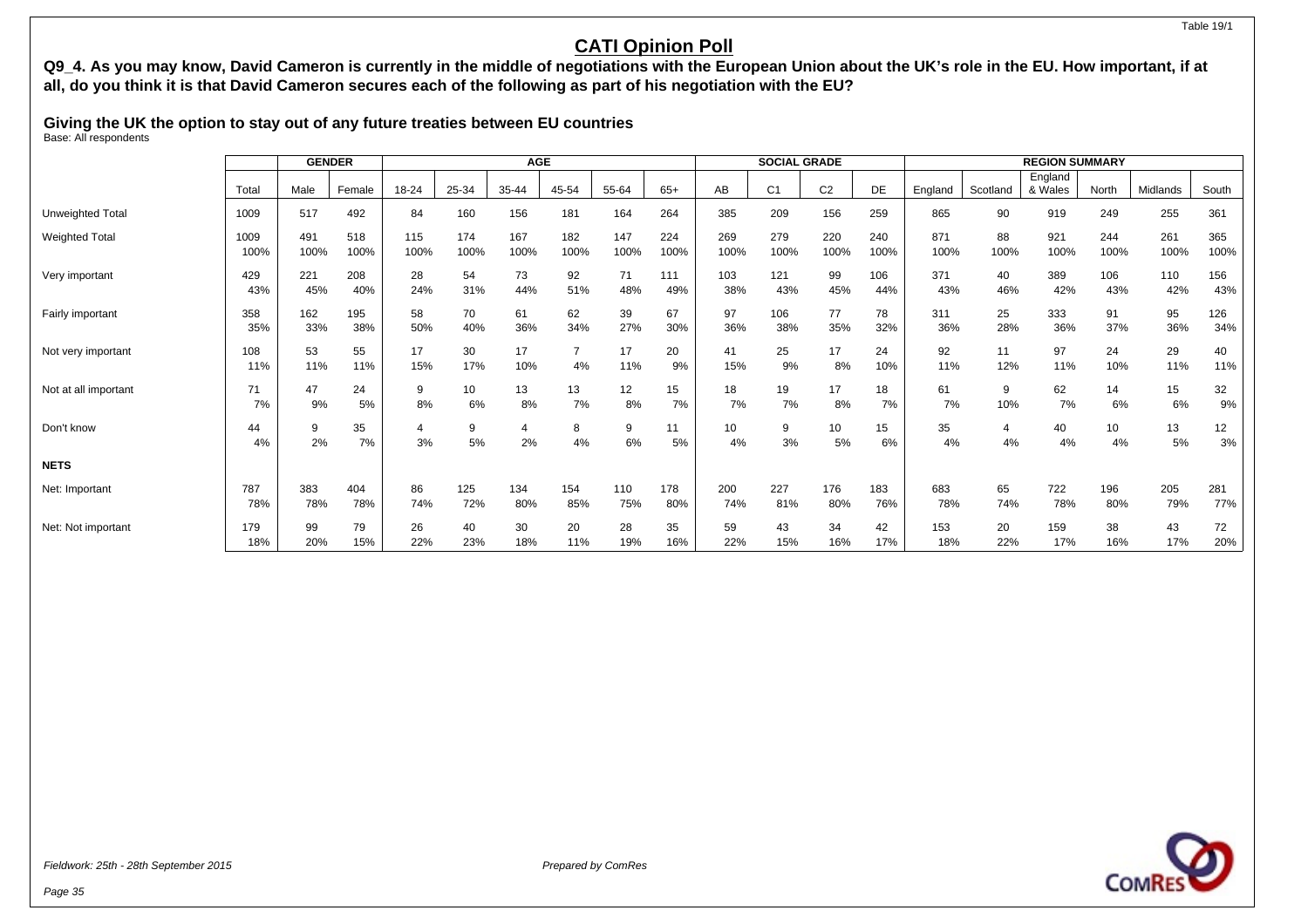#### Table 19/2

## **CATI Opinion Poll**

## **Q9\_4. As you may know, David Cameron is currently in the middle of negotiations with the European Union about the UK's role in the EU. How important, if at all, do you think it is that David Cameron secures each of the following as part of his negotiation with the EU?**

**Giving the UK the option to stay out of any future treaties between EU countries** Base: All respondents

|                      |          |         |         | <b>VOTING INTENTION</b> |                |                                                      |                  |         | <b>PAST VOTE - GENERAL ELECTION 2015</b> |                                    |
|----------------------|----------|---------|---------|-------------------------|----------------|------------------------------------------------------|------------------|---------|------------------------------------------|------------------------------------|
|                      | Total    | Cons    | Lab     | Lib<br>Dems             | <b>UKIP</b>    | Green                                                | SNP              | Cons    | Lab                                      | Lib<br>Dems                        |
| Unweighted Total     | 1009     | 268     | 264     | 64                      | 94             | 32                                                   | 40               | 245     | 243                                      | 59                                 |
| Weighted Total       | 1009     | 287     | 249     | 60                      | 98             | 30                                                   | 31               | 267     | 225                                      | 57                                 |
|                      | 100%     | 100%    | 100%    | 100%                    | 100%           | 100%                                                 | 100%             | 100%    | 100%                                     | 100%                               |
| Very important       | 429      | 154     | 68      | 19                      | 66             | 5                                                    | 14               | 147     | 62                                       | 15                                 |
|                      | 43%      | 54%     | 28%     | 31%                     | 68%            | 16%                                                  | 44%              | 55%     | 27%                                      | 27%                                |
| Fairly important     | 358      | 103     | 102     | 25                      | 22             | 17                                                   | 10               | 93      | 92                                       | 30                                 |
|                      | 35%      | 36%     | 41%     | 42%                     | 22%            | 56%                                                  | 33%              | 35%     | 41%                                      | 51%                                |
| Not very important   | 108      | 21      | 42      | 10 <sup>1</sup>         | 4              | 4                                                    | $\overline{4}$   | 16      | 37                                       | 9                                  |
|                      | 11%      | 7%      | 17%     | 17%                     | 4%             | 15%                                                  | 14%              | 6%      | 16%                                      | 16%                                |
| Not at all important | 71       | 4       | 28      | 5                       | $\overline{2}$ | 4                                                    | 3                | 5       | 25                                       | 3                                  |
|                      | 7%       | $1\%$   | 11%     | 8%                      | 2%             | 13%                                                  | 9%               | $2\%$   | 11%                                      | 6%                                 |
| Don't know           | 44<br>4% | 5<br>2% | 9<br>4% | 2%                      | 4<br>4%        | $\overline{\phantom{a}}$<br>$\overline{\phantom{a}}$ | $\sim$<br>$\sim$ | 5<br>2% | 10<br>4%                                 | $\sim$<br>$\overline{\phantom{a}}$ |
| <b>NETS</b>          |          |         |         |                         |                |                                                      |                  |         |                                          |                                    |
| Net: Important       | 787      | 257     | 170     | 44                      | 88             | 22                                                   | 24               | 240     | 153                                      | 45                                 |
|                      | 78%      | 89%     | 68%     | 74%                     | 90%            | 72%                                                  | 77%              | 90%     | 68%                                      | 78%                                |
| Net: Not important   | 179      | 25      | 70      | 15                      | 6              | 8                                                    | $\overline{7}$   | 21      | 61                                       | 13                                 |
|                      | 18%      | 9%      | 28%     | 25%                     | 7%             | 28%                                                  | 23%              | 8%      | 27%                                      | 22%                                |

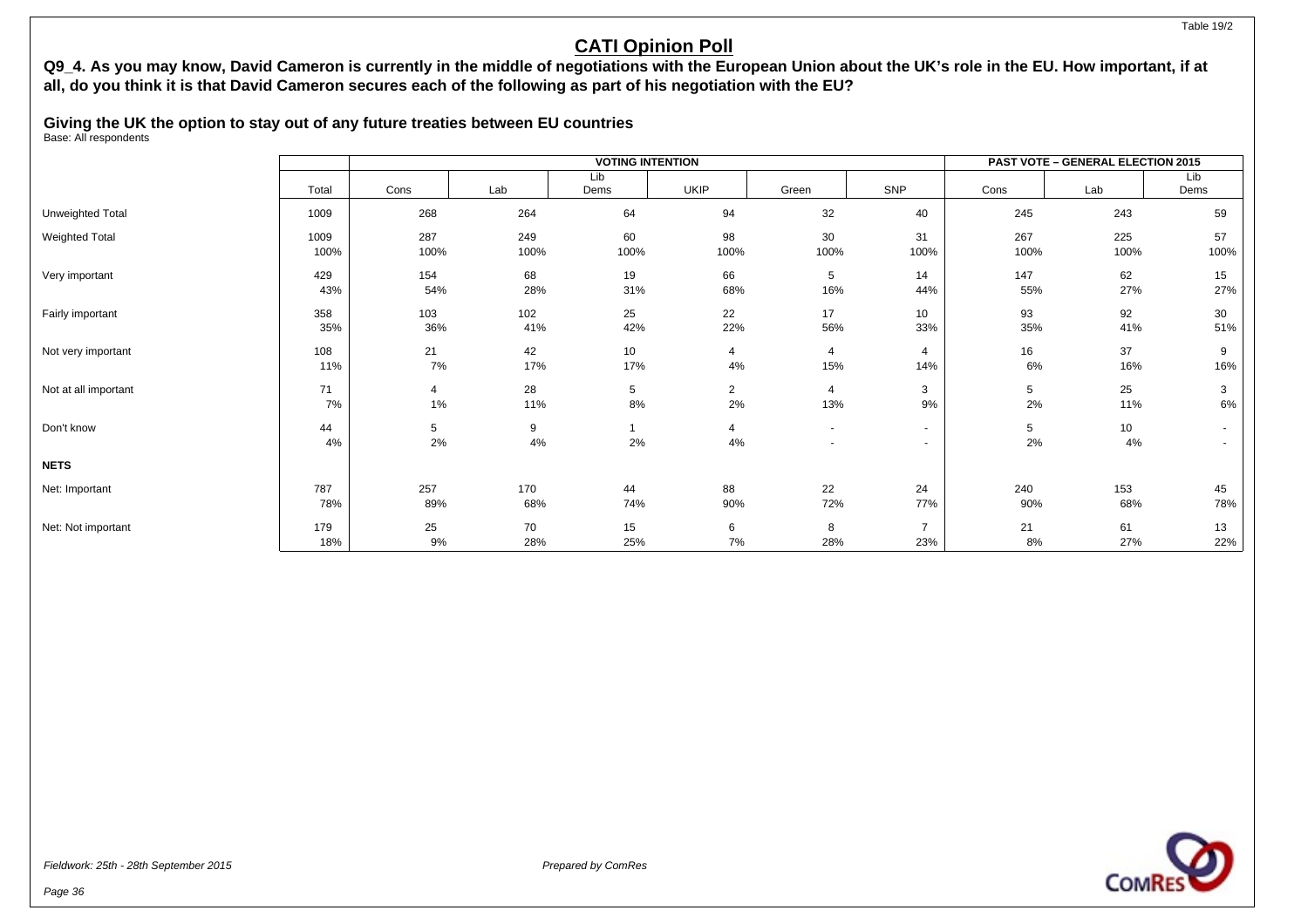## **Q6. If a referendum were held tomorrow on the UK's membership of the European Union (EU), how would you vote on the following question?**

# **"Should the UK remain a member of the European Union, or leave the European Union?"** Base: All likely to vote and expressing a voting intention (Turnout weighted)

|                         |             | <b>GENDER</b> |             |            |            | <b>AGE</b> |             |             |             |             | <b>SOCIAL GRADE</b> |                |            |             |            | <b>REGION SUMMARY</b> |             |             |             |
|-------------------------|-------------|---------------|-------------|------------|------------|------------|-------------|-------------|-------------|-------------|---------------------|----------------|------------|-------------|------------|-----------------------|-------------|-------------|-------------|
|                         | Total       | Male          | Female      | 18-24      | 25-34      | 35-44      | 45-54       | 55-64       | $65+$       | AB          | C <sub>1</sub>      | C <sub>2</sub> | DE         | England     | Scotland   | England<br>& Wales    | North       | Midlands    | South       |
| <b>Unweighted Total</b> | 789         | 400           | 389         | 59         | 122        | 113        | 139         | 138         | 218         | 316         | 170                 | 117            | 186        | 674         | 74         | 715                   | 196         | 199         | 279         |
| <b>Weighted Total</b>   | 559<br>100% | 270<br>100%   | 289<br>100% | 37<br>100% | 69<br>100% | 85<br>100% | 113<br>100% | 109<br>100% | 146<br>100% | 223<br>100% | 184<br>100%         | 100<br>100%    | 53<br>100% | 483<br>100% | 50<br>100% | 509<br>100%           | 138<br>100% | 145<br>100% | 200<br>100% |
| Remain                  | 326<br>58%  | 153<br>57%    | 173<br>60%  | 32<br>87%  | 53<br>77%  | 53<br>63%  | 60<br>54%   | 56<br>51%   | 71<br>49%   | 151<br>68%  | 107<br>58%          | 44<br>44%      | 25<br>48%  | 279<br>58%  | 30<br>61%  | 296<br>58%            | 80<br>58%   | 78<br>54%   | 121<br>60%  |
| Leave                   | 194<br>35%  | 105<br>39%    | 89<br>31%   | 10%        | 17%        | 30<br>35%  | 46<br>41%   | 44<br>40%   | 59<br>40%   | 58<br>26%   | 64<br>35%           | 47<br>48%      | 24<br>46%  | 168<br>35%  | 17<br>33%  | 177<br>35%            | 48<br>35%   | 57<br>40%   | 63<br>32%   |
| Don't know              | 39<br>7%    | 12<br>4%      | 27<br>9%    | 3%         | 6%         | ◠<br>2%    | 6<br>6%     | 8%          | 16<br>11%   | 14<br>6%    | 12<br>7%            | 8<br>9%        | 7%         | 36<br>7%    | ⌒<br>5%    | 36<br>7%              | 10<br>7%    | 10<br>7%    | 16<br>8%    |

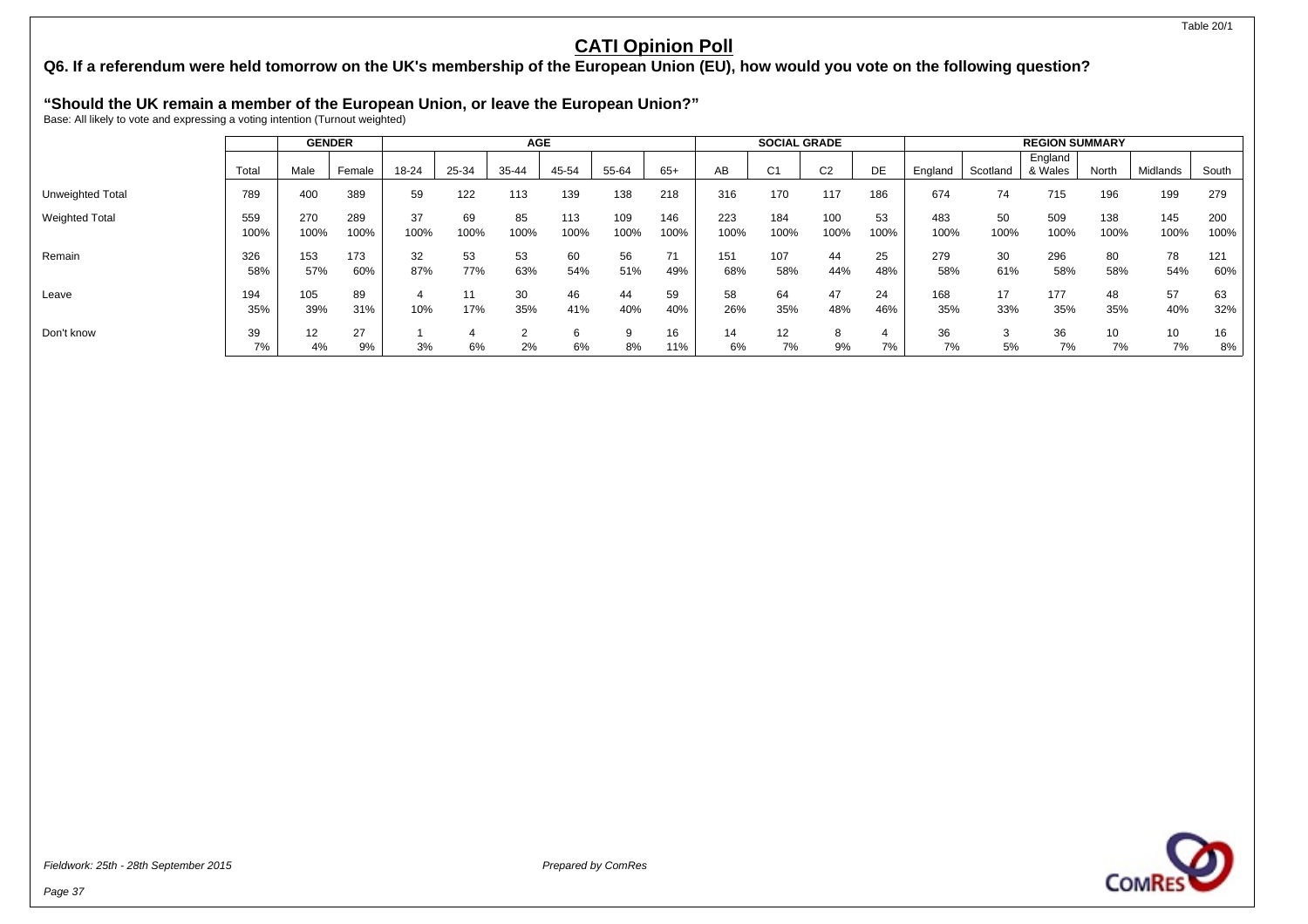## **Q6. If a referendum were held tomorrow on the UK's membership of the European Union (EU), how would you vote on the following question?**

# **"Should the UK remain a member of the European Union, or leave the European Union?"** Base: All likely to vote and expressing a voting intention (Turnout weighted)

|                       |             |             |             | <b>VOTING INTENTION</b> |              | <b>PAST VOTE - GENERAL ELECTION 2015</b> |                          |             |             |             |
|-----------------------|-------------|-------------|-------------|-------------------------|--------------|------------------------------------------|--------------------------|-------------|-------------|-------------|
|                       | Total       | Cons        | Lab         | Lib<br>Dems             | <b>UKIP</b>  | Green                                    | SNP                      | Cons        | Lab         | Lib<br>Dems |
| Unweighted Total      | 789         | 268         | 264         | 64                      | 94           | 32                                       | 40                       | 233         | 226         | 59          |
| <b>Weighted Total</b> | 559<br>100% | 218<br>100% | 168<br>100% | 49<br>100%              | 67<br>100%   | 20<br>100%                               | 22<br>100%               | 193<br>100% | 142<br>100% | 50<br>100%  |
| Remain                | 326<br>58%  | 123<br>56%  | 126<br>75%  | 34<br>69%               | 8<br>12%     | 14<br>68%                                | 14<br>62%                | 107<br>55%  | 103<br>73%  | 35<br>71%   |
| Leave                 | 194<br>35%  | 74<br>34%   | 32<br>19%   | 13<br>26%               | 56<br>84%    | 6<br>28%                                 | 30%                      | 68<br>35%   | 31<br>22%   | 22%         |
| Don't know            | 39<br>7%    | 22<br>10%   | 10<br>6%    | $\sim$<br>4%            | $\sim$<br>5% | 4%                                       | $\sim$<br><u>.</u><br>8% | 18<br>9%    | 8<br>6%     | 7%          |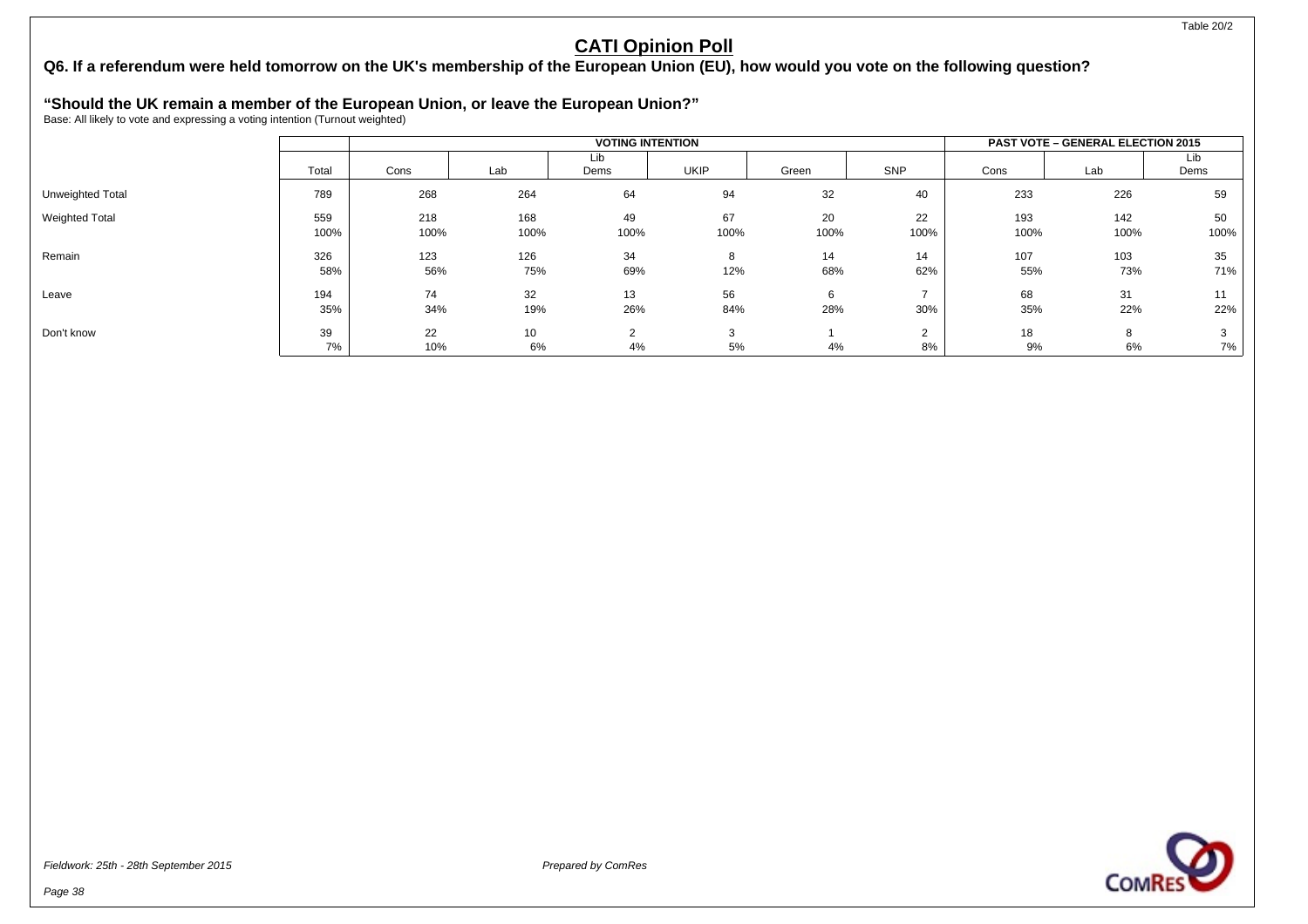#### Table 28/1

## **CATI Opinion Poll**

## **Q9\_SUM. As you may know, David Cameron is currently in the middle of negotiations with the European Union about the UK's role in the EU. How important, if at all, do you think it is that David Cameron secures each of the following as part of his negotiation with the EU?**

### **SUMMARY TABLE**

|                      | Limits on the number of people moving to the<br>UK from the EU | Restricting the benefits EU migrants entering<br>the UK can receive | Reducing regulation for businesses | Giving the UK the option to stay out of any<br>future treaties between EU countries |
|----------------------|----------------------------------------------------------------|---------------------------------------------------------------------|------------------------------------|-------------------------------------------------------------------------------------|
| Unweighted Total     | 789                                                            | 789                                                                 | 789                                | 789                                                                                 |
| Weighted Total       | 559                                                            | 559                                                                 | 559                                | 559                                                                                 |
|                      | 100%                                                           | 100%                                                                | 100%                               | 100%                                                                                |
| Very important       | 298                                                            | 309                                                                 | 219                                | 249                                                                                 |
|                      | 53%                                                            | 55%                                                                 | 39%                                | 45%                                                                                 |
| Fairly important     | 140                                                            | 156                                                                 | 222                                | 204                                                                                 |
|                      | 25%                                                            | 28%                                                                 | 40%                                | 36%                                                                                 |
| Not very important   | 71                                                             | 58                                                                  | 65                                 | 60                                                                                  |
|                      | 13%                                                            | 10%                                                                 | 12%                                | 11%                                                                                 |
| Not at all important | 47                                                             | 32                                                                  | 41                                 | 33                                                                                  |
|                      | 8%                                                             | 6%                                                                  | 7%                                 | 6%                                                                                  |
| Don't know           | 3                                                              | 4                                                                   | 12                                 | 13                                                                                  |
|                      | $\star$                                                        | 1%                                                                  | 2%                                 | 2%                                                                                  |
| <b>NETS</b>          |                                                                |                                                                     |                                    |                                                                                     |
| Net: Important       | 439                                                            | 465                                                                 | 440                                | 453                                                                                 |
|                      | 79%                                                            | 83%                                                                 | 79%                                | 81%                                                                                 |
| Net: Not important   | 118                                                            | 90                                                                  | 106                                | 93                                                                                  |
|                      | 21%                                                            | 16%                                                                 | 19%                                | 17%                                                                                 |

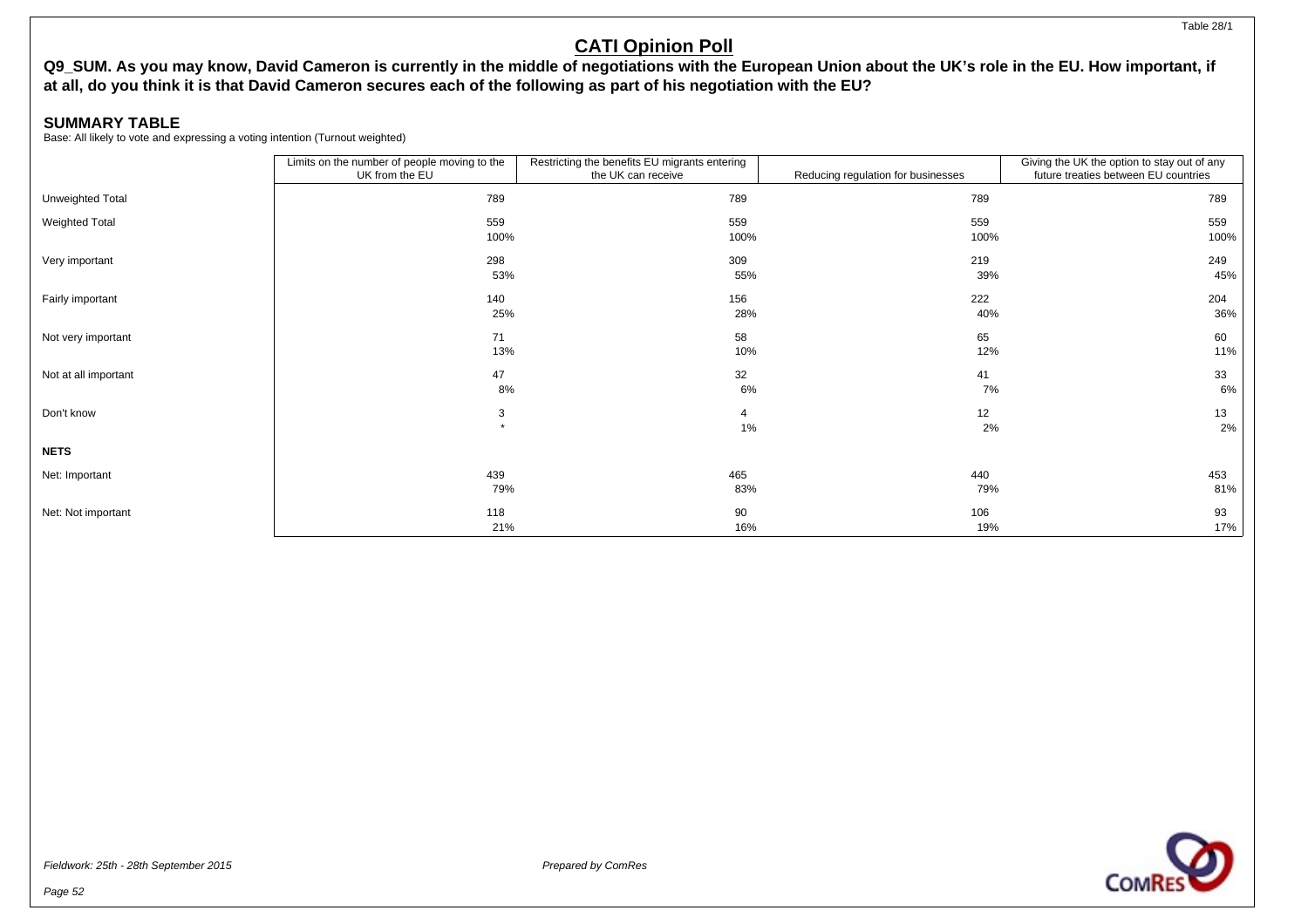### **Q9\_1. As you may know, David Cameron is currently in the middle of negotiations with the European Union about the UK's role in the EU. How important, if at all, do you think it is that David Cameron secures each of the following as part of his negotiation with the EU?**

### **Limits on the number of people moving to the UK from the EU**

Base: All likely to vote and expressing a voting intention (Turnout weighted)

|                      |             | <b>GENDER</b> |             | <b>AGE</b>            |            |            |             |             |             | <b>SOCIAL GRADE</b> |                |                |            | <b>REGION SUMMARY</b> |            |             |             |             |             |
|----------------------|-------------|---------------|-------------|-----------------------|------------|------------|-------------|-------------|-------------|---------------------|----------------|----------------|------------|-----------------------|------------|-------------|-------------|-------------|-------------|
|                      |             |               |             |                       |            |            |             |             |             |                     |                |                |            |                       |            | England     |             |             |             |
|                      | Tota        | Male          | Female      | 18-24                 | 25-34      | 35-44      | 45-54       | 55-64       | $65+$       | AB                  | C <sub>1</sub> | C <sub>2</sub> | DE         | England               | Scotland   | & Wales     | North       | Midlands    | South       |
| Unweighted Total     | 789         | 400           | 389         | 59                    | 122        | 113        | 139         | 138         | 218         | 316                 | 170            | 117            | 186        | 674                   | 74         | 715         | 196         | 199         | 279         |
| Weighted Total       | 559<br>100% | 270<br>100%   | 289<br>100% | 37<br>100%            | 69<br>100% | 85<br>100% | 113<br>100% | 109<br>100% | 146<br>100% | 223<br>100%         | 184<br>100%    | 100<br>100%    | 53<br>100% | 483<br>100%           | 50<br>100% | 509<br>100% | 138<br>100% | 145<br>100% | 200<br>100% |
| Very important       | 298<br>53%  | 138<br>51%    | 161<br>56%  | 12<br>33%             | 25<br>36%  | 43<br>51%  | 64<br>56%   | 63<br>57%   | 91<br>63%   | 99<br>44%           | 101<br>55%     | 66<br>66%      | 33<br>62%  | 253<br>52%            | 29<br>58%  | 270<br>53%  | 77<br>56%   | 78<br>54%   | 99<br>49%   |
| Fairly important     | 140<br>25%  | 73<br>27%     | 68<br>23%   | 13<br>35%             | 21<br>30%  | 22<br>26%  | 24<br>22%   | 24<br>22%   | 36<br>24%   | 65<br>29%           | 46<br>25%      | 19<br>19%      | 10<br>19%  | 129<br>27%            | 8<br>17%   | 132<br>26%  | 34<br>25%   | 39<br>27%   | 55<br>27%   |
| Not very important   | 71<br>13%   | 37<br>14%     | 34<br>12%   | 8<br>21%              | 16<br>23%  | 10<br>12%  | 16<br>15%   | 10<br>9%    | 11<br>7%    | 33<br>15%           | 22<br>12%      | 11<br>11%      | 5<br>10%   | 57<br>12%             | 10<br>19%  | 61<br>12%   | 14<br>10%   | 16<br>11%   | 28<br>14%   |
| Not at all important | 47<br>8%    | 22<br>8%      | 24<br>8%    | $\overline{4}$<br>10% | 10%        | 10<br>12%  | 8<br>7%     | 11<br>10%   | 6<br>4%     | 24<br>11%           | 15<br>8%       | 4<br>4%        | 4<br>7%    | 41<br>9%              | 3<br>6%    | 44<br>9%    | 12<br>8%    | 11<br>7%    | 19<br>9%    |
| Don't know           | 3           |               | 2<br>1%     |                       |            |            |             | 1%          | 2<br>1%     | 1%                  |                |                | 2%         | 2                     |            | 3<br>1%     | 1%          | 1%          |             |
| <b>NETS</b>          |             |               |             |                       |            |            |             |             |             |                     |                |                |            |                       |            |             |             |             |             |
| Net: Important       | 439<br>79%  | 210<br>78%    | 228<br>79%  | 26<br>69%             | 46<br>67%  | 65<br>76%  | 88<br>78%   | 87<br>80%   | 127<br>87%  | 164<br>74%          | 147<br>80%     | 85<br>85%      | 43<br>81%  | 382<br>79%            | 37<br>75%  | 402<br>79%  | 111<br>80%  | 118<br>81%  | 154<br>77%  |
| Net: Not important   | 118<br>21%  | 59<br>22%     | 58<br>20%   | 12<br>31%             | 23<br>33%  | 20<br>24%  | 25<br>22%   | 21<br>20%   | 17<br>12%   | 57<br>26%           | 37<br>20%      | 15<br>15%      | 9<br>16%   | 99<br>20%             | 12<br>25%  | 105<br>21%  | 26<br>19%   | 26<br>18%   | 46<br>23%   |



Table 29/1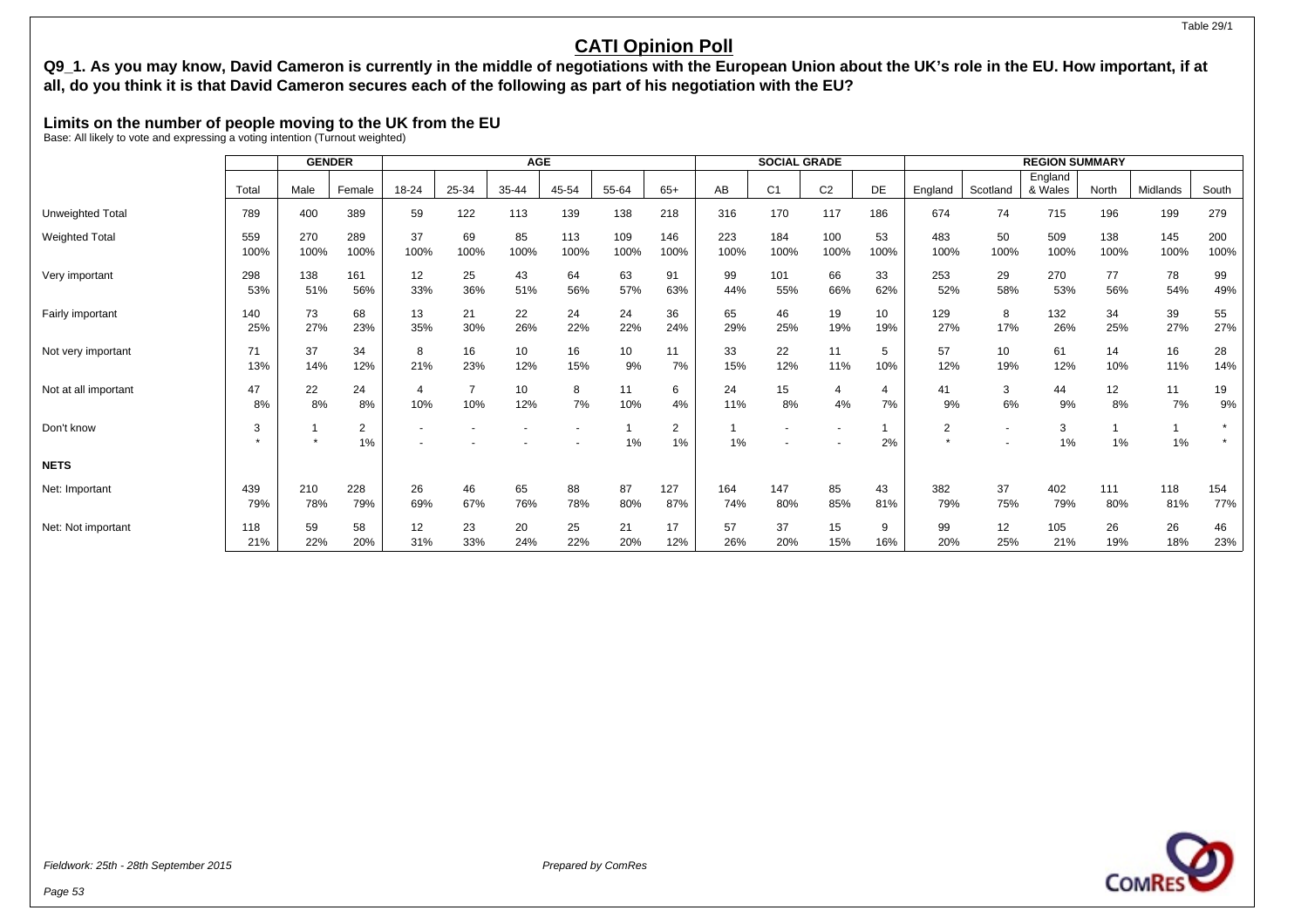### **Q9\_1. As you may know, David Cameron is currently in the middle of negotiations with the European Union about the UK's role in the EU. How important, if at all, do you think it is that David Cameron secures each of the following as part of his negotiation with the EU?**

### **Limits on the number of people moving to the UK from the EU**

Base: All likely to vote and expressing a voting intention (Turnout weighted)

|                       |                |               |                      | <b>VOTING INTENTION</b>  |                      |                        | <b>PAST VOTE - GENERAL ELECTION 2015</b> |             |                      |                  |
|-----------------------|----------------|---------------|----------------------|--------------------------|----------------------|------------------------|------------------------------------------|-------------|----------------------|------------------|
|                       |                |               |                      | Lib                      |                      |                        |                                          |             |                      | Lib              |
|                       | Total          | Cons          | Lab                  | Dems                     | <b>UKIP</b>          | Green                  | SNP                                      | Cons        | Lab                  | Dems             |
| Unweighted Total      | 789            | 268           | 264                  | 64                       | 94                   | 32                     | 40                                       | 233         | 226                  | 59               |
| <b>Weighted Total</b> | 559<br>100%    | 218<br>100%   | 168<br>100%          | 49<br>100%               | 67<br>100%           | 20<br>100%             | 22<br>100%                               | 193<br>100% | 142<br>100%          | 50<br>100%       |
| Very important        | 298<br>53%     | 125<br>57%    | 65<br>39%            | 21<br>44%                | 62<br>92%            | 3<br>17%               | 12<br>53%                                | 113<br>58%  | 56<br>40%            | 19<br>39%        |
| Fairly important      | 140<br>25%     | 72<br>33%     | 39<br>23%            | 12<br>24%                | 3<br>5%              | 10 <sup>°</sup><br>49% | 4<br>20%                                 | 61<br>32%   | 32<br>23%            | 17<br>34%        |
| Not very important    | 71<br>13%      | 15<br>7%      | 32<br>19%            | 11<br>22%                | 2%                   | 6<br>28%               | 4<br>19%                                 | 13<br>6%    | 26<br>18%            | 9<br>18%         |
| Not at all important  | 47<br>8%       | 6<br>3%       | 31<br>18%            | 5<br>11%                 | 2%                   | 7%                     | $\overline{2}$<br>8%                     | 6<br>$3\%$  | 26<br>18%            | 5<br>9%          |
| Don't know            | 3<br>$\bullet$ | -1<br>$\star$ | $\overline{2}$<br>1% | $\overline{\phantom{a}}$ | $\sim$               | $\sim$                 | $\sim$<br>$\overline{\phantom{0}}$       | $\star$     | $\overline{2}$<br>1% | $\sim$<br>$\sim$ |
| <b>NETS</b>           |                |               |                      |                          |                      |                        |                                          |             |                      |                  |
| Net: Important        | 439<br>79%     | 196<br>90%    | 103<br>62%           | 33<br>67%                | 65<br>96%            | 13<br>65%              | 16<br>73%                                | 174<br>90%  | 88<br>62%            | 36<br>73%        |
| Net: Not important    | 118<br>21%     | 21<br>9%      | 63<br>37%            | 16<br>33%                | $\overline{2}$<br>4% | $\overline{7}$<br>35%  | 6<br>27%                                 | 18<br>10%   | 52<br>37%            | 14<br>27%        |

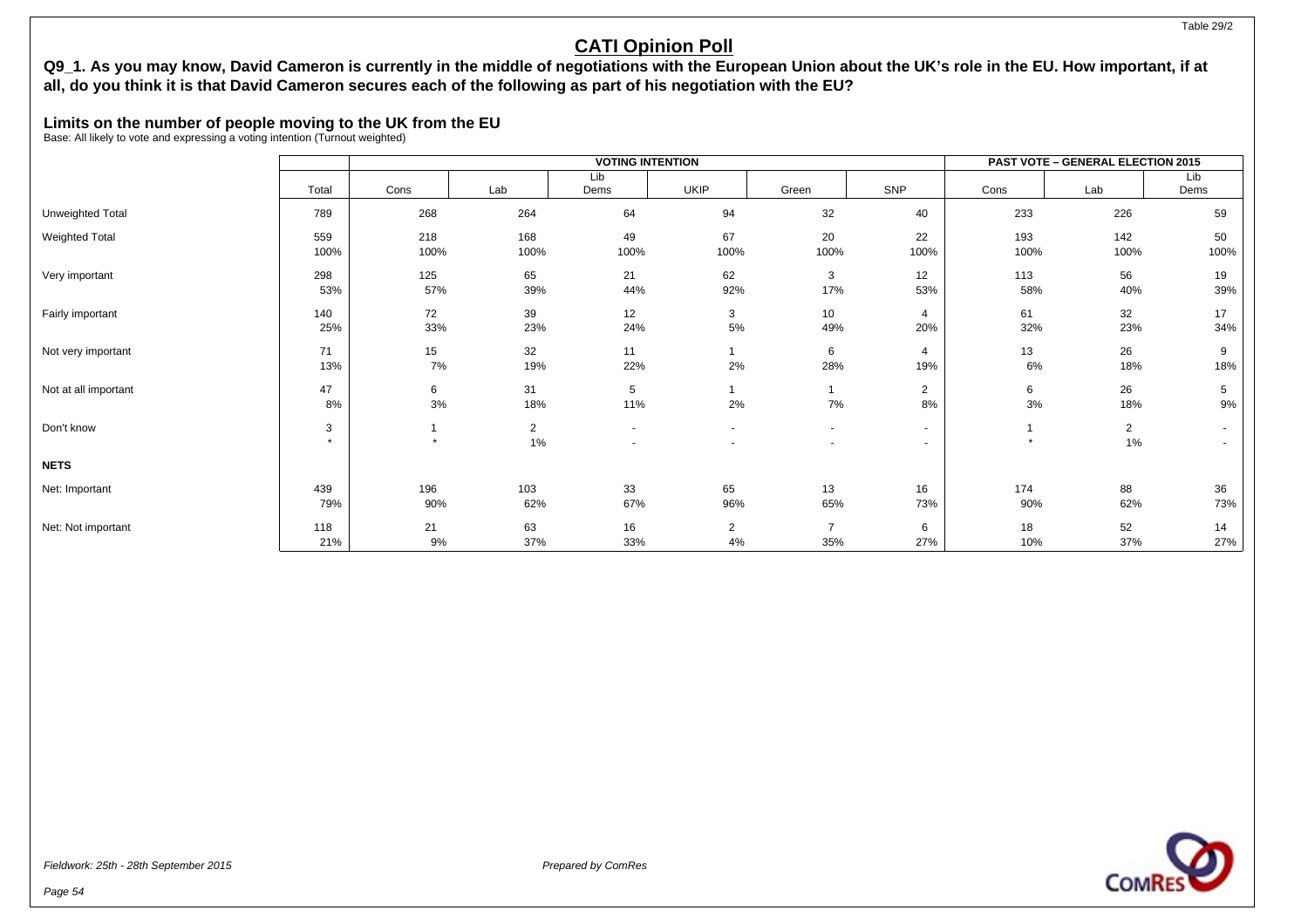#### Table 30/1

## **CATI Opinion Poll**

### **Q9\_2. As you may know, David Cameron is currently in the middle of negotiations with the European Union about the UK's role in the EU. How important, if at all, do you think it is that David Cameron secures each of the following as part of his negotiation with the EU?**

### **Restricting the benefits EU migrants entering the UK can receive**

|                       |          | <b>GENDER</b> |                      | <b>AGE</b>           |       |         |         |                      |         | <b>SOCIAL GRADE</b>  |                |                |                    | <b>REGION SUMMARY</b> |          |                    |          |          |          |
|-----------------------|----------|---------------|----------------------|----------------------|-------|---------|---------|----------------------|---------|----------------------|----------------|----------------|--------------------|-----------------------|----------|--------------------|----------|----------|----------|
|                       | Total    | Male          | Female               | 18-24                | 25-34 | 35-44   | 45-54   | 55-64                | $65+$   | AB                   | C <sub>1</sub> | C <sub>2</sub> | DE                 | England               | Scotland | England<br>& Wales | North    | Midlands | South    |
| Unweighted Total      | 789      | 400           | 389                  | 59                   | 122   | 113     | 139     | 138                  | 218     | 316                  | 170            | 117            | 186                | 674                   | 74       | 715                | 196      | 199      | 279      |
| <b>Weighted Total</b> | 559      | 270           | 289                  | 37                   | 69    | 85      | 113     | 109                  | 146     | 223                  | 184            | 100            | 53                 | 483                   | 50       | 509                | 138      | 145      | 200      |
|                       | 100%     | 100%          | 100%                 | 100%                 | 100%  | 100%    | 100%    | 100%                 | 100%    | 100%                 | 100%           | 100%           | 100%               | 100%                  | 100%     | 100%               | 100%     | 100%     | 100%     |
| Very important        | 309      | 141           | 168                  | 10                   | 32    | 44      | 67      | 64                   | 92      | 108                  | 103            | 65             | 34                 | 266                   | 28       | 281                | 84       | 79       | 102      |
|                       | 55%      | 52%           | 58%                  | 27%                  | 46%   | 52%     | 59%     | 59%                  | 63%     | 48%                  | 56%            | 65%            | 64%                | 55%                   | 57%      | 55%                | 61%      | 55%      | 51%      |
| Fairly important      | 156      | 80            | 76                   | 17                   | 18    | 24      | 32      | 27                   | 38      | 66                   | 54             | 25             | 11                 | 137                   | 11       | 145                | 32       | 48       | 57       |
|                       | 28%      | 30%           | 26%                  | 45%                  | 26%   | 28%     | 29%     | 25%                  | 26%     | 30%                  | 29%            | 26%            | 21%                | 28%                   | 23%      | 29%                | 23%      | 33%      | 28%      |
| Not very important    | 58       | 35            | 23                   | 8                    | 15    | 9       | 8       | 12                   | 6       | 28                   | 21             | 6              | 3                  | 50                    | 5        | 53                 | 10       | 11       | 28       |
|                       | 10%      | 13%           | 8%                   | 22%                  | 22%   | 11%     | 7%      | 11%                  | 4%      | 12%                  | 11%            | 6%             | 6%                 | 10%                   | 10%      | 10%                | 8%       | 8%       | 14%      |
| Not at all important  | 32<br>6% | 14<br>5%      | 18<br>6%             | $\overline{2}$<br>6% | 6%    | 8<br>9% | 6<br>5% | $\overline{4}$<br>4% | 8<br>5% | 19<br>9%             | 5<br>3%        | 4<br>4%        | 4<br>8%            | 26<br>5%              | 5<br>11% | 27<br>5%           | 10<br>7% | 5<br>4%  | 11<br>5% |
| Don't know            | 1%       | $\star$       | $\overline{4}$<br>1% |                      |       |         |         | 1%                   | 2<br>2% | $\overline{2}$<br>1% | -1<br>1%       |                | $\star$<br>$\cdot$ | 1%                    |          | 1%                 | 1%       | 1%       | 2<br>1%  |
| <b>NETS</b>           |          |               |                      |                      |       |         |         |                      |         |                      |                |                |                    |                       |          |                    |          |          |          |
| Net: Important        | 465      | 222           | 244                  | 27                   | 50    | 68      | 99      | 92                   | 130     | 174                  | 156            | 90             | 45                 | 403                   | 39       | 426                | 116      | 128      | 159      |
|                       | 83%      | 82%           | 84%                  | 72%                  | 72%   | 80%     | 88%     | 84%                  | 89%     | 78%                  | 85%            | 91%            | 85%                | 83%                   | 79%      | 84%                | 85%      | 88%      | 79%      |
| Net: Not important    | 90       | 48            | 41                   | 11                   | 19    | 17      | 13      | 16                   | 14      | 47                   | 26             | 9              | 8                  | 76                    | 10       | 79                 | 20       | 17       | 39       |
|                       | 16%      | 18%           | 14%                  | 28%                  | 28%   | 20%     | 12%     | 15%                  | 9%      | 21%                  | 14%            | 9%             | 14%                | 16%                   | 21%      | 16%                | 15%      | 12%      | 20%      |

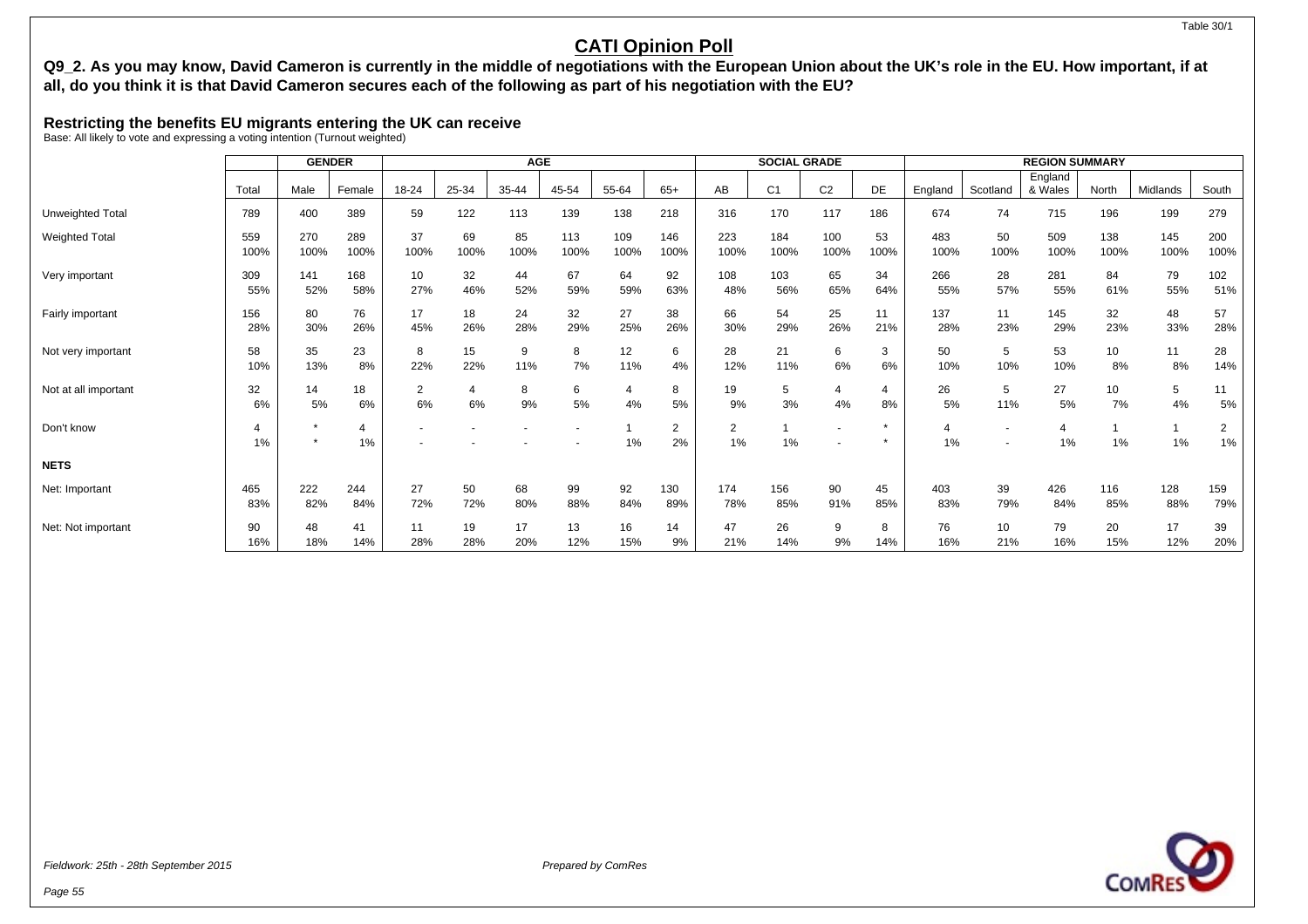### **Q9\_2. As you may know, David Cameron is currently in the middle of negotiations with the European Union about the UK's role in the EU. How important, if at all, do you think it is that David Cameron secures each of the following as part of his negotiation with the EU?**

### **Restricting the benefits EU migrants entering the UK can receive**

|                       |                      |                      |             | <b>VOTING INTENTION</b> |                      | <b>PAST VOTE - GENERAL ELECTION 2015</b> |                                    |                      |                                    |                       |  |
|-----------------------|----------------------|----------------------|-------------|-------------------------|----------------------|------------------------------------------|------------------------------------|----------------------|------------------------------------|-----------------------|--|
|                       |                      |                      |             | Lib                     |                      |                                          |                                    |                      |                                    | Lib                   |  |
|                       | Total                | Cons                 | Lab         | Dems                    | <b>UKIP</b>          | Green                                    | SNP                                | Cons                 | Lab                                | Dems                  |  |
| Unweighted Total      | 789                  | 268                  | 264         | 64                      | 94                   | 32                                       | 40                                 | 233                  | 226                                | 59                    |  |
| <b>Weighted Total</b> | 559<br>100%          | 218<br>100%          | 168<br>100% | 49<br>100%              | 67<br>100%           | 20<br>100%                               | 22<br>100%                         | 193<br>100%          | 142<br>100%                        | 50<br>100%            |  |
| Very important        | 309<br>55%           | 139<br>64%           | 63<br>37%   | 19<br>40%               | 60<br>89%            | 6<br>28%                                 | 13<br>59%                          | 125<br>64%           | 56<br>40%                          | 19<br>39%             |  |
| Fairly important      | 156<br>28%           | 58<br>26%            | 59<br>35%   | 16<br>32%               | 6<br>9%              | 9<br>44%                                 | $\overline{7}$<br>30%              | 52<br>27%            | 46<br>32%                          | 18<br>37%             |  |
| Not very important    | 58<br>10%            | 14<br>7%             | 29<br>17%   | 9<br>18%                | $\star$<br>1%        | $\overline{4}$<br>22%                    | 2%                                 | 12<br>6%             | 25<br>18%                          | $\overline{7}$<br>15% |  |
| Not at all important  | 32<br>6%             | 5<br>2%              | 17<br>10%   | 4<br>9%                 | 2%                   | 7%                                       | $\overline{2}$<br>8%               | 3<br>2%              | 15<br>10%                          | 4<br>7%               |  |
| Don't know            | $\overline{4}$<br>1% | $\overline{2}$<br>1% | 1%          | 2%                      | $\sim$               | $\sim$                                   | $\sim$<br>$\overline{\phantom{0}}$ | $\overline{2}$<br>1% | $\sim$<br>$\overline{\phantom{a}}$ | 2%                    |  |
| <b>NETS</b>           |                      |                      |             |                         |                      |                                          |                                    |                      |                                    |                       |  |
| Net: Important        | 465<br>83%           | 196<br>90%           | 121<br>72%  | 35<br>72%               | 65<br>97%            | 14<br>71%                                | 20<br>90%                          | 176<br>91%           | 102<br>72%                         | 38<br>76%             |  |
| Net: Not important    | 90<br>16%            | 19<br>9%             | 46<br>27%   | 13<br>27%               | $\overline{2}$<br>3% | 6<br>29%                                 | $\overline{2}$<br>10%              | 15<br>8%             | 40<br>28%                          | 11<br>23%             |  |

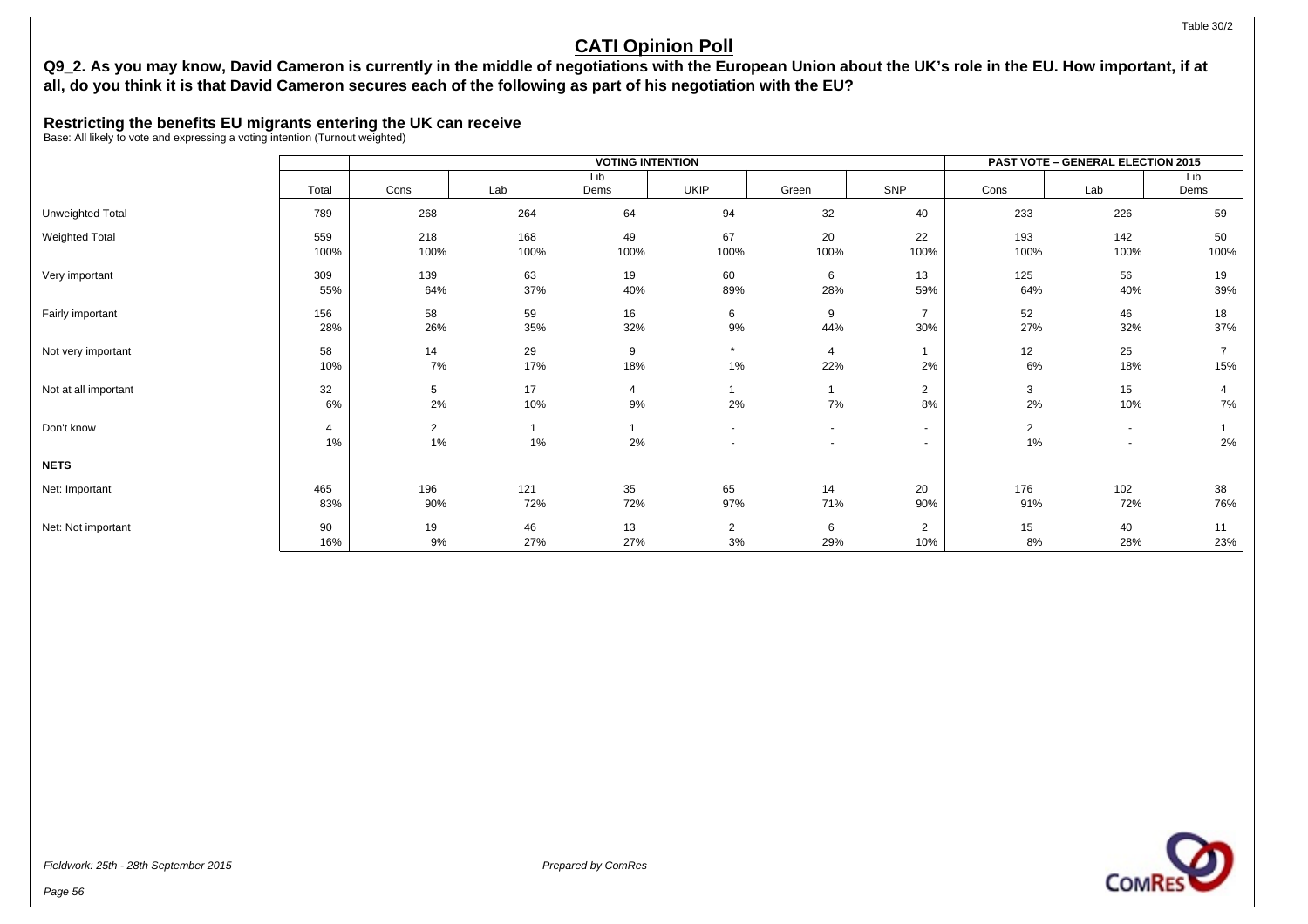## **Q9\_3. As you may know, David Cameron is currently in the middle of negotiations with the European Union about the UK's role in the EU. How important, if at all, do you think it is that David Cameron secures each of the following as part of his negotiation with the EU?**

### **Reducing regulation for businesses**

Base: All likely to vote and expressing a voting intention (Turnout weighted)

|                       |            | <b>GENDER</b>           |           | <b>AGE</b> |           |                      |           |                |           | <b>SOCIAL GRADE</b>  |                      |                |                | <b>REGION SUMMARY</b> |                      |                    |           |                      |           |
|-----------------------|------------|-------------------------|-----------|------------|-----------|----------------------|-----------|----------------|-----------|----------------------|----------------------|----------------|----------------|-----------------------|----------------------|--------------------|-----------|----------------------|-----------|
|                       | Total      | Male                    | Female    | 18-24      | 25-34     | 35-44                | 45-54     | 55-64          | $65+$     | AB                   | C <sub>1</sub>       | C <sub>2</sub> | DE             | England               | Scotland             | England<br>& Wales | North     | Midlands             | South     |
| Unweighted Total      | 789        | 400                     | 389       | 59         | 122       | 113                  | 139       | 138            | 218       | 316                  | 170                  | 117            | 186            | 674                   | 74                   | 715                | 196       | 199                  | 279       |
| <b>Weighted Total</b> | 559        | 270                     | 289       | 37         | 69        | 85                   | 113       | 109            | 146       | 223                  | 184                  | 100            | 53             | 483                   | 50                   | 509                | 138       | 145                  | 200       |
|                       | 100%       | 100%                    | 100%      | 100%       | 100%      | 100%                 | 100%      | 100%           | 100%      | 100%                 | 100%                 | 100%           | 100%           | 100%                  | 100%                 | 100%               | 100%      | 100%                 | 100%      |
| Very important        | 219        | 116                     | 103       | 9          | 16        | 24                   | 46        | 47             | 75        | 89                   | 64                   | 40             | 26             | 195                   | 13                   | 205                | 49        | 64                   | 82        |
|                       | 39%        | 43%                     | 36%       | 25%        | 24%       | 28%                  | 41%       | 43%            | 52%       | 40%                  | 35%                  | 40%            | 49%            | 40%                   | 27%                  | 40%                | 36%       | 44%                  | 41%       |
| Fairly important      | 222        | 95                      | 126       | 17         | 31        | 36                   | 47        | 44             | 48        | 80                   | 79                   | 44             | 18             | 187                   | 22                   | 199                | 55        | 56                   | 76        |
|                       | 40%        | 35%                     | 44%       | 45%        | 45%       | 42%                  | 41%       | 40%            | 33%       | 36%                  | 43%                  | 44%            | 34%            | 39%                   | 45%                  | 39%                | 40%       | 39%                  | 38%       |
| Not very important    | 65         | 34                      | 31        | 8          | 15        | 16                   | 8         | 12             | 6         | 32                   | 17                   | 12             | 4              | 55                    | 9                    | 56                 | 18        | 17                   | 20        |
|                       | 12%        | 13%                     | 11%       | 20%        | 22%       | 18%                  | 7%        | 11%            | 4%        | 14%                  | 9%                   | 12%            | 8%             | 11%                   | 19%                  | 11%                | 13%       | 12%                  | 10%       |
| Not at all important  | 41         | 24                      | 18        | 3          | 6         | $\overline{7}$       | 11        | $\overline{4}$ | 10        | 19                   | 17                   | 3              | $\overline{2}$ | 36                    | 3                    | 38                 | 12        | $\overline{7}$       | 18        |
|                       | 7%         | 9%                      | 6%        | 7%         | 9%        | 8%                   | 10%       | 4%             | 7%        | 9%                   | 9%                   | 3%             | 5%             | 8%                    | 6%                   | 8%                 | 9%        | 5%                   | 9%        |
| Don't know            | 12<br>2%   | $\overline{2}$<br>$1\%$ | 11<br>4%  | 2%         | $\star$   | $\overline{2}$<br>3% | $1\%$     | 1%             | 6<br>4%   | $\overline{2}$<br>1% | $\overline{7}$<br>4% |                | 3<br>5%        | 9<br>2%               | $\overline{2}$<br>3% | 11<br>2%           | 3<br>2%   | $\overline{2}$<br>1% | 5<br>2%   |
| <b>NETS</b>           |            |                         |           |            |           |                      |           |                |           |                      |                      |                |                |                       |                      |                    |           |                      |           |
| Net: Important        | 440        | 211                     | 229       | 26         | 47        | 60                   | 92        | 92             | 123       | 170                  | 143                  | 84             | 43             | 382                   | 36                   | 405                | 105       | 120                  | 158       |
|                       | 79%        | 78%                     | 79%       | 71%        | 68%       | 70%                  | 82%       | 84%            | 84%       | 76%                  | 78%                  | 84%            | 83%            | 79%                   | 72%                  | 79%                | 76%       | 83%                  | 79%       |
| Net: Not important    | 106<br>19% | 58<br>21%               | 49<br>17% | 10<br>27%  | 21<br>31% | 23<br>27%            | 19<br>17% | 17<br>15%      | 16<br>11% | 51<br>23%            | 33<br>18%            | 16<br>16%      | 12%            | 91<br>19%             | 12<br>25%            | 94<br>18%          | 30<br>22% | 23<br>16%            | 38<br>19% |

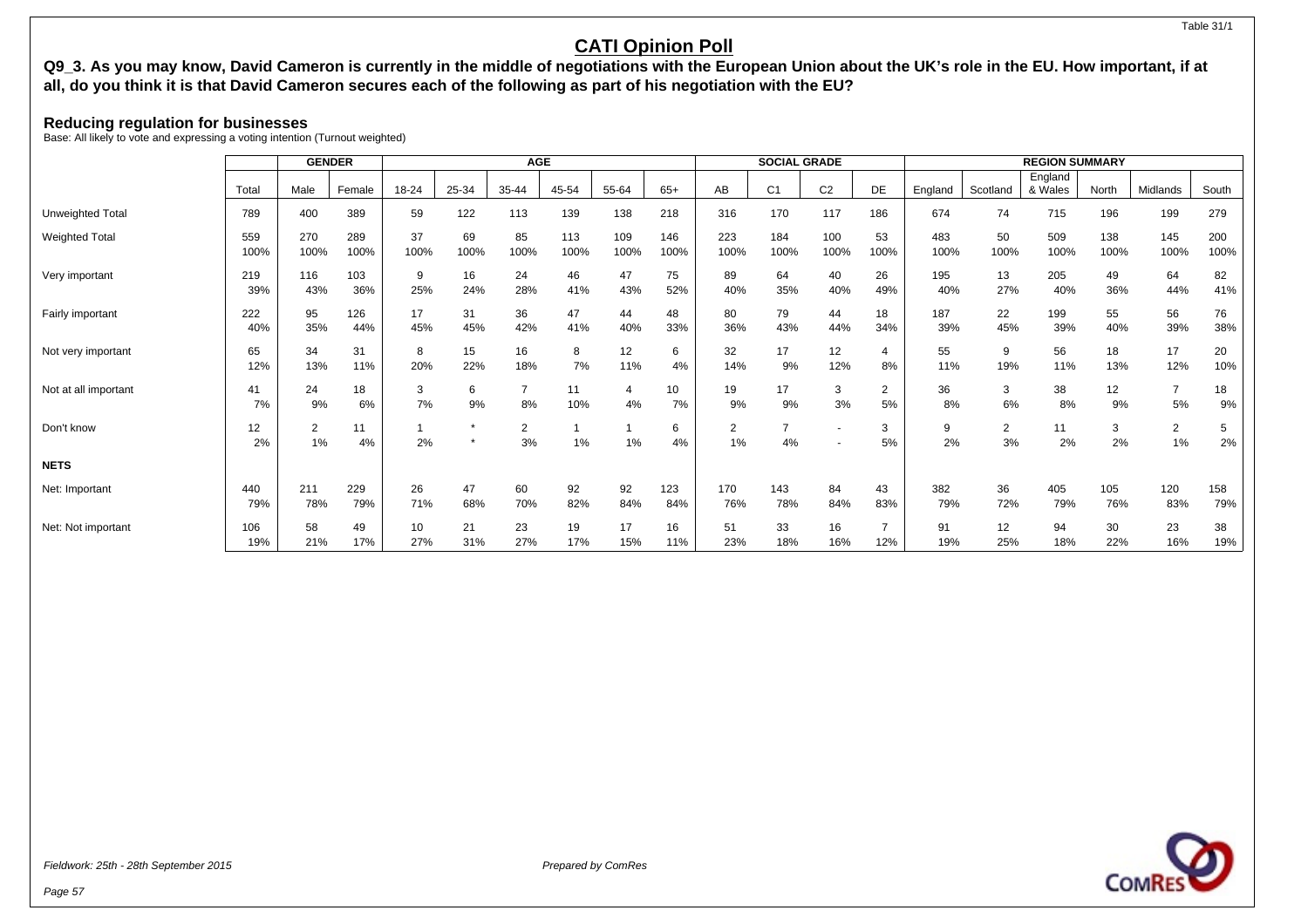#### Table 31/2

## **CATI Opinion Poll**

### **Q9\_3. As you may know, David Cameron is currently in the middle of negotiations with the European Union about the UK's role in the EU. How important, if at all, do you think it is that David Cameron secures each of the following as part of his negotiation with the EU?**

### **Reducing regulation for businesses**

|                       |             |                      |             | <b>VOTING INTENTION</b> |                      |               | <b>PAST VOTE - GENERAL ELECTION 2015</b> |                       |             |                       |
|-----------------------|-------------|----------------------|-------------|-------------------------|----------------------|---------------|------------------------------------------|-----------------------|-------------|-----------------------|
|                       |             |                      |             | Lib                     |                      |               |                                          |                       |             | Lib                   |
|                       | Total       | Cons                 | Lab         | Dems                    | <b>UKIP</b>          | Green         | SNP                                      | Cons                  | Lab         | Dems                  |
| Unweighted Total      | 789         | 268                  | 264         | 64                      | 94                   | 32            | 40                                       | 233                   | 226         | 59                    |
| <b>Weighted Total</b> | 559<br>100% | 218<br>100%          | 168<br>100% | 49<br>100%              | 67<br>100%           | 20<br>100%    | 22<br>100%                               | 193<br>100%           | 142<br>100% | 50<br>100%            |
| Very important        | 219<br>39%  | 108<br>50%           | 45<br>27%   | 10<br>21%               | 38<br>56%            | 5<br>27%      | 6<br>26%                                 | 101<br>52%            | 36<br>26%   | 12<br>25%             |
| Fairly important      | 222<br>40%  | 92<br>42%            | 58<br>35%   | 26<br>53%               | 20<br>30%            | 8<br>40%      | 9<br>42%                                 | 79<br>41%             | 51<br>36%   | 28<br>56%             |
| Not very important    | 65<br>12%   | 11<br>5%             | 33<br>20%   | $\overline{7}$<br>14%   | 4<br>6%              | 3<br>17%      | 5<br>22%                                 | 8<br>4%               | 27<br>19%   | 5<br>9%               |
| Not at all important  | 41<br>7%    | $\overline{2}$<br>1% | 26<br>15%   | 6<br>12%                | $\overline{2}$<br>4% | 3<br>16%      | $\overline{2}$<br>9%                     | 1%                    | 23<br>16%   | $5\phantom{.0}$<br>9% |
| Don't know            | 12<br>2%    | 4<br>2%              | 6<br>3%     | $\star$<br>1%           | 3<br>4%              | $\star$<br>1% | $\sim$                                   | 2%                    | 5<br>3%     | $\star$<br>1%         |
| <b>NETS</b>           |             |                      |             |                         |                      |               |                                          |                       |             |                       |
| Net: Important        | 440<br>79%  | 201<br>92%           | 104<br>62%  | 36<br>74%               | 58<br>87%            | 13<br>67%     | 15<br>69%                                | 180<br>93%            | 88<br>62%   | 40<br>81%             |
| Net: Not important    | 106<br>19%  | 14<br>6%             | 58<br>35%   | 13<br>26%               | 6<br>10%             | 6<br>33%      | $\overline{ }$<br>31%                    | 10 <sup>1</sup><br>5% | 50<br>35%   | 9<br>18%              |

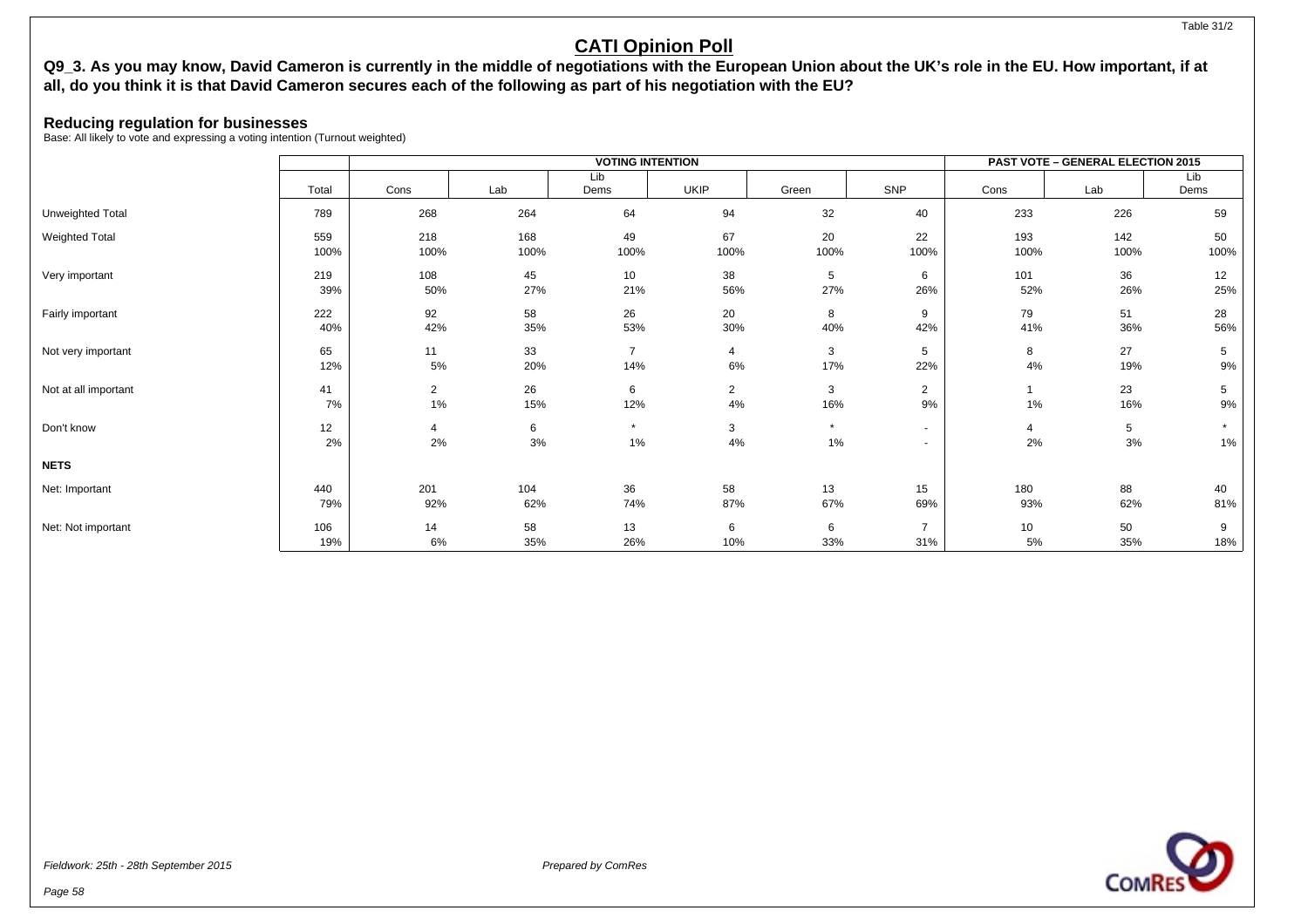## **Q9\_4. As you may know, David Cameron is currently in the middle of negotiations with the European Union about the UK's role in the EU. How important, if at all, do you think it is that David Cameron secures each of the following as part of his negotiation with the EU?**

### **Giving the UK the option to stay out of any future treaties between EU countries**

Base: All likely to vote and expressing a voting intention (Turnout weighted)

|                       |             | <b>GENDER</b> |             | <b>AGE</b> |            |            |             |                      | <b>SOCIAL GRADE</b> |             |                      |                | <b>REGION SUMMARY</b> |             |            |                    |             |             |             |
|-----------------------|-------------|---------------|-------------|------------|------------|------------|-------------|----------------------|---------------------|-------------|----------------------|----------------|-----------------------|-------------|------------|--------------------|-------------|-------------|-------------|
|                       | Total       | Male          | Female      | 18-24      | 25-34      | 35-44      | 45-54       | 55-64                | $65+$               | AB          | C <sub>1</sub>       | C <sub>2</sub> | DE                    | England     | Scotland   | England<br>& Wales | North       | Midlands    | South       |
| Unweighted Total      | 789         | 400           | 389         | 59         | 122        | 113        | 139         | 138                  | 218                 | 316         | 170                  | 117            | 186                   | 674         | 74         | 715                | 196         | 199         | 279         |
| <b>Weighted Total</b> | 559<br>100% | 270<br>100%   | 289<br>100% | 37<br>100% | 69<br>100% | 85<br>100% | 113<br>100% | 109<br>100%          | 146<br>100%         | 223<br>100% | 184<br>100%          | 100<br>100%    | 53<br>100%            | 483<br>100% | 50<br>100% | 509<br>100%        | 138<br>100% | 145<br>100% | 200<br>100% |
| Very important        | 249<br>45%  | 129<br>48%    | 120<br>41%  | 6<br>17%   | 18<br>27%  | 37<br>43%  | 57<br>51%   | 56<br>51%            | 74<br>51%           | 96<br>43%   | 82<br>45%            | 45<br>45%      | 26<br>49%             | 214<br>44%  | 25<br>51%  | 224<br>44%         | 64<br>47%   | 62<br>43%   | 87<br>44%   |
| Fairly important      | 204<br>36%  | 92<br>34%     | 112<br>39%  | 20<br>55%  | 31<br>45%  | 33<br>38%  | 42<br>37%   | 31<br>29%            | 47<br>32%           | 78<br>35%   | 70<br>38%            | 39<br>39%      | 17<br>32%             | 178<br>37%  | 13<br>26%  | 191<br>37%         | 49<br>36%   | 57<br>39%   | 72<br>36%   |
| Not very important    | 60<br>11%   | 29<br>11%     | 31<br>11%   | 6<br>17%   | 15<br>21%  | 9<br>10%   | 5<br>4%     | 13<br>12%            | 13<br>9%            | 32<br>14%   | 15<br>8%             | 8<br>8%        | 5<br>9%               | 50<br>10%   | 14%        | 54<br>11%          | 14<br>10%   | 14<br>10%   | 22<br>11%   |
| Not at all important  | 33<br>6%    | 18<br>7%      | 15<br>5%    | 3<br>9%    | 3<br>5%    | 5<br>6%    | 8<br>8%     | 5<br>5%              | 8<br>5%             | 14<br>6%    | 12<br>7%             | Δ<br>4%        | 3<br>6%               | 28<br>6%    | 5<br>10%   | 28<br>6%           | 5%          | 9<br>6%     | 12<br>6%    |
| Don't know            | 13<br>2%    | 3<br>$1\%$    | 10<br>4%    | 2%         | 2<br>2%    | $1\%$      | $1\%$       | $\overline{4}$<br>4% | 5<br>3%             | 2%          | $\overline{4}$<br>2% | 4<br>4%        | 2<br>4%               | 13<br>3%    |            | 13<br>3%           | 3<br>2%     | 3<br>2%     | 3%          |
| <b>NETS</b>           |             |               |             |            |            |            |             |                      |                     |             |                      |                |                       |             |            |                    |             |             |             |
| Net: Important        | 453<br>81%  | 221<br>82%    | 232<br>80%  | 27<br>72%  | 49<br>72%  | 69<br>82%  | 99<br>88%   | 87<br>80%            | 121<br>83%          | 173<br>78%  | 152<br>83%           | 84<br>85%      | 43<br>81%             | 392<br>81%  | 38<br>76%  | 415<br>81%         | 114<br>83%  | 119<br>82%  | 160<br>80%  |
| Net: Not important    | 93<br>17%   | 47<br>17%     | 47<br>16%   | 10<br>26%  | 18<br>26%  | 14<br>17%  | 13<br>12%   | 18<br>16%            | 21<br>14%           | 46<br>21%   | 28<br>15%            | 12<br>12%      | 8<br>16%              | 78<br>16%   | 12<br>24%  | 82<br>16%          | 21<br>16%   | 23<br>16%   | 34<br>17%   |



Table 32/1